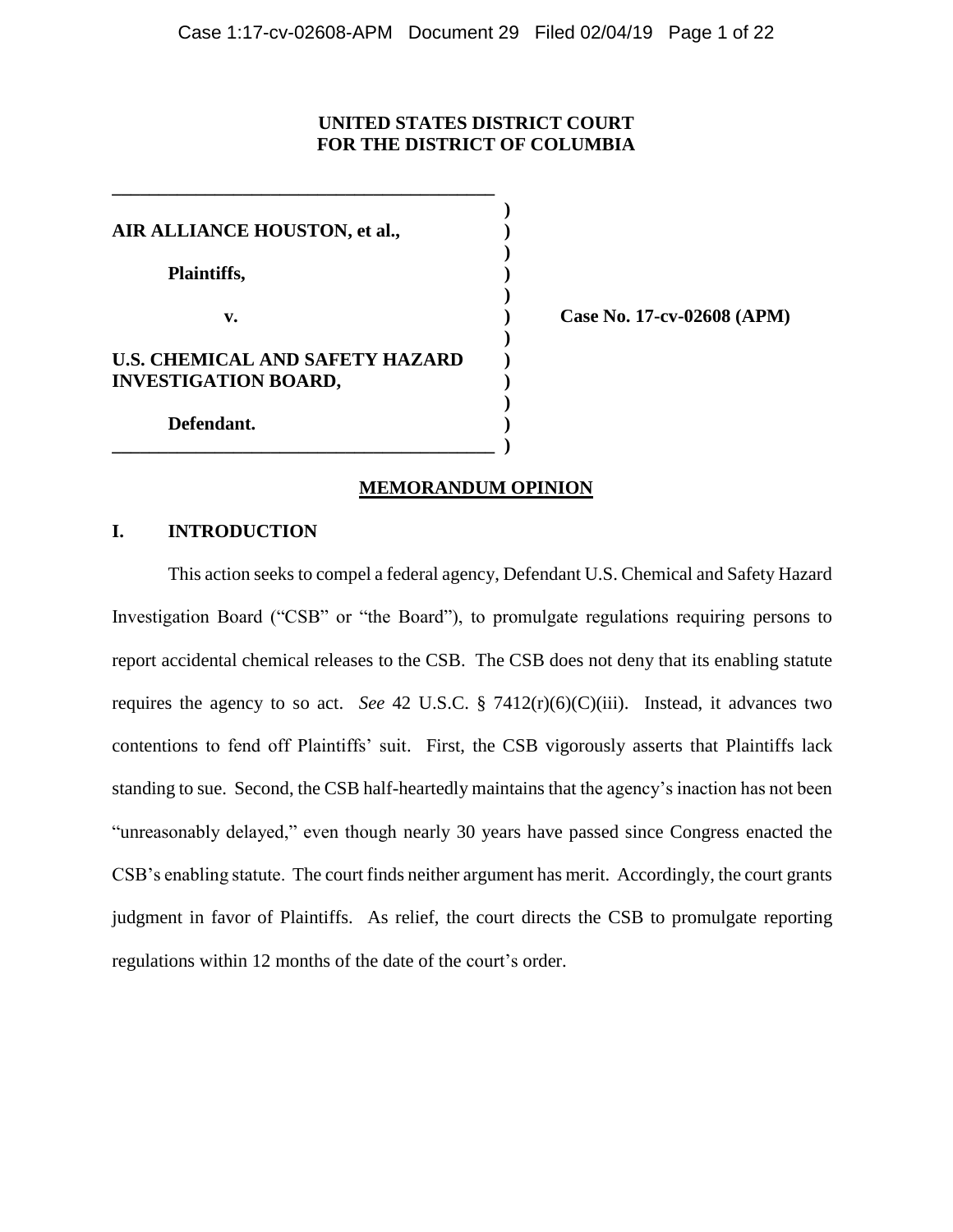## **II. BACKGROUND**

## **A. Accidental Release Reporting**

Congress established the CSB by the Clean Air Act Amendments of 1990. *See generally*  42 U.S.C. § 7412(r)(6).Congress modeled the CSB on the "structure, activities and authorities of the National Transportation Safety Board." S. REP. NO. 101-228 at 228 (1989). The agency's mission is to investigate certain types of accidental chemical releases and to propose safety measures "to reduce the likelihood or the consequences of accidental releases." 42 U.S.C.  $§ 7412(r)(6)(i)$ , (ii).

To facilitate that mission, Congress directed the CSB to promulgate certain reporting requirements concerning accidental chemical releases. The agency's enabling statute provides: The Board "shall" "establish by regulation requirements binding on persons for reporting accidental releases into the ambient air subject to the Board's investigatory jurisdiction." 42 U.S.C. § 7412 $(r)(6)(C)(iii)$ . The Board does not dispute that the quoted provision imposes an affirmative obligation to adopt reporting regulations. Yet, since beginning its operations in 1998, the CSB has not done as Congress directed.

Ten years ago, the agency did take a step towards developing regulations, but ultimately that effort came up empty. *See generally Chemical Release Reporting*, 74 Fed. Reg. 30,259, 30,260 (June 25, 2009) [hereinafter Chemical Release Reporting.]. In July 2009, the CSB published an advanced notice of proposed rulemaking to obtain comments on "how best to proceed with implementing [the reporting] requirement" before developing the final rule. *Id*. at 30,259. By the close of the commenting period, the CSB had received 27 comments, yet the process thereafter inexplicably came to a halt. Compl., ECF No. 1 [hereinafter Compl.], ¶ 19; Answer, ECF No. 6 [hereinafter Answer], ¶ 19. The CSB has not taken *any* action in the ensuing 10 years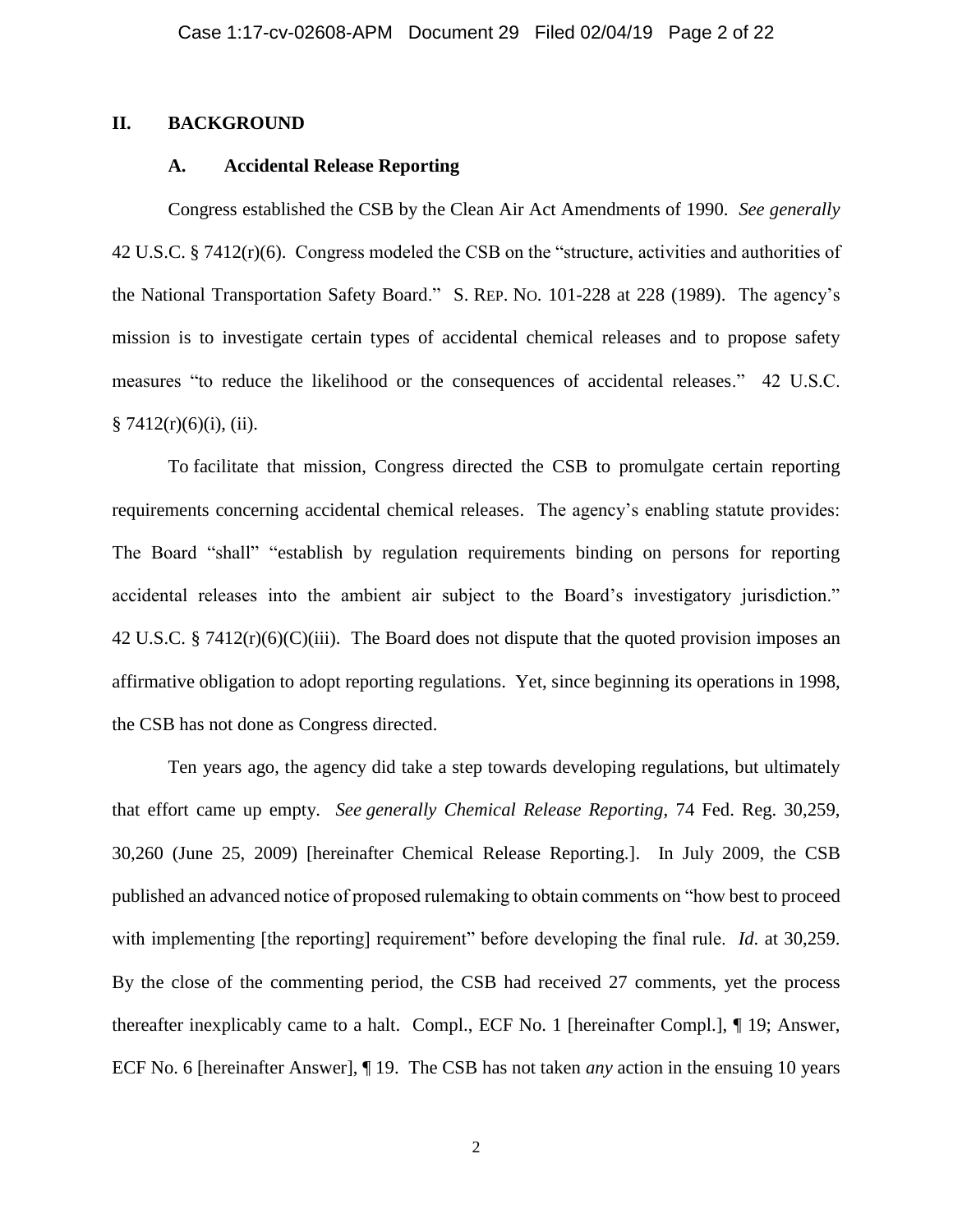to promulgate reporting regulations. *See* Def.'s Cross-Mot. for Summ. J., ECF No. 21 [hereinafter Def.'s Mot.], Def.'s Stmt. of Issues, ECF No. 21-1 [hereinafter Def.'s Facts], at 2.

#### **B. Plaintiffs' Complaint**

Plaintiffs are four non-profit groups and one individual. Plaintiff Air Alliance Houston ("AAH") is a "non-profit environmental advocacy group that works to reduce air pollution and other health and safety threats," with their efforts focused on the Houston Ship Channel area. Compl. ¶ 8. AAH states that as a result of the CSB's failure to promulgate release reporting requirements, its staff has been directly exposed to and harmed by chemical releases when taking air quality readings after Hurricane Harvey, visiting constituent communities, and leading their daily lives as a result of their proximity to various industrial facilities. *See* Pls.' Mot. for Summ. J., ECF No. 15 [hereinafter Pls.' Mot.], ¶ 11; *see also id*., Ex. A, ECF No. 15-1 [hereinafter Nelson Decl.], ¶ 8. Moreover, AAH asserts that it has expended unnecessary resources to ascertain information that would "conceivably be immediately reported" under the required regulations. Nelson Decl. ¶ 8.

Plaintiff Public Employees for Environmental Responsibility ("PEER") is a nonprofit organization headquartered in Silver Spring, Maryland. Compl. ¶ 9. PEER's mission includes "educating the public and speaking out, as well as defending those who speak out, about environmental ethics and compliance with environmental laws." *Id*. PEER avers that it works nationwide with scientists, land managers, field specialists, and other environmentally focused professionals, but it does not allege any specific harm to it or its nationwide network as a result of the CSB's inaction. *See generally* Compl.

Plaintiff Louisiana Bucket Brigade ("LBB") is a nonprofit "environmental health and justice organization" that works with communities that neighbor Louisiana's oil refineries and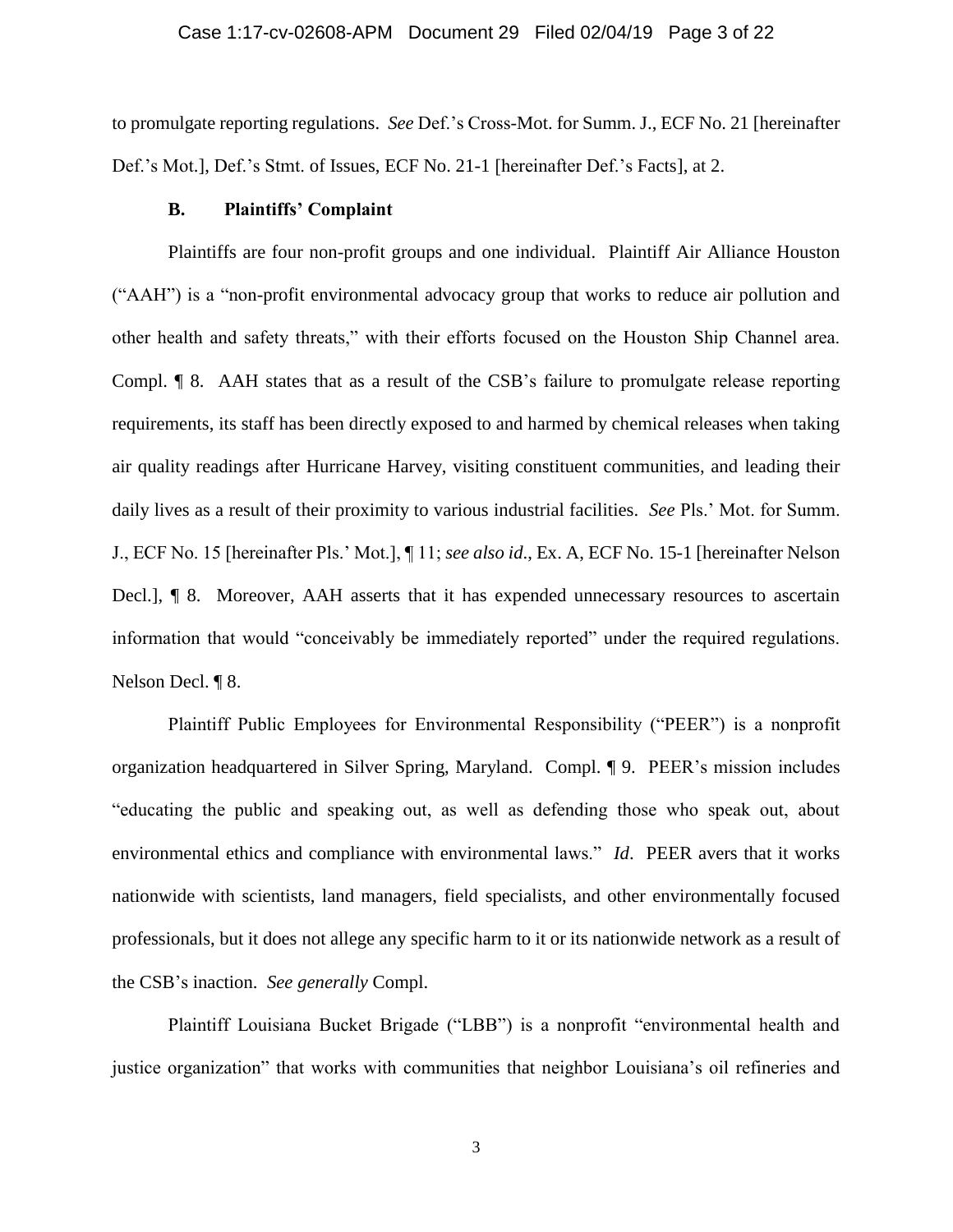#### Case 1:17-cv-02608-APM Document 29 Filed 02/04/19 Page 4 of 22

chemical plants. *See id*. ¶ 10; *see also* Pls.' Mot., Ex. B, ECF No. 15-2 [hereinafter Rolfes' Decl.], Attachment A [hereinafter LBB Bylaws]. LLB's membership consists of contributors to the organization, volunteer air samplers, members of local community groups that LBB supports, and the organization's officials. Rolfes Decl. ¶ 4; LBB Bylaws § II.1. LBB asserts that its members live or work near chemical plants, and additionally, that they partake in an annual awarenessraising bicycle ride through contaminated areas, during which members have experienced "burning of the eyes, difficulty breathing, and overall discomfort" from accidental chemical releases. Rolfes' Decl. ¶ 9. Furthermore, LBB asserts that the lack of reporting requirements has made it "exceedingly difficult" to perform one of its functions of providing timely information about accidental releases to its members. *Id.* ¶ 7.

Plaintiff United Support and Memorial for Workplace Fatalities ("USMWF") is a nonprofit organization that offers "support, guidance, and resources to those affected by preventable workrelated deaths or serious injuries," such as accidents within chemical plants. Compl. 11. USMWF alleges that due to the lack of reporting requirements it has had to expend "additional resources, organizational time, and money" to supply information to families impacted by accidental chemical releases. *See* Pls.' Mot., Ex. C, ECF No. 15-3, ¶ 7. Moreover, USMWF cites several events where USMWF and the families it serves have been harmed by chemical leaks, which it avers could have been prevented if the CSB had promulgated the required reporting regulations. *Id*. ¶ 16.

The final Plaintiff, Dr. Neil Carman, Ph.D., is the Clean Air Program Director of the Sierra Club Lone Star Chapter in Texas. *See* Pl.'s Mot., Ex. D., ECF No. 15-4, ¶¶ 1, 3. Dr. Carman asserts that his ability to provide information to Sierra Club members regarding toxic air pollution and its health effects has been impaired by the CSB's failure to promulgate reporting requirements.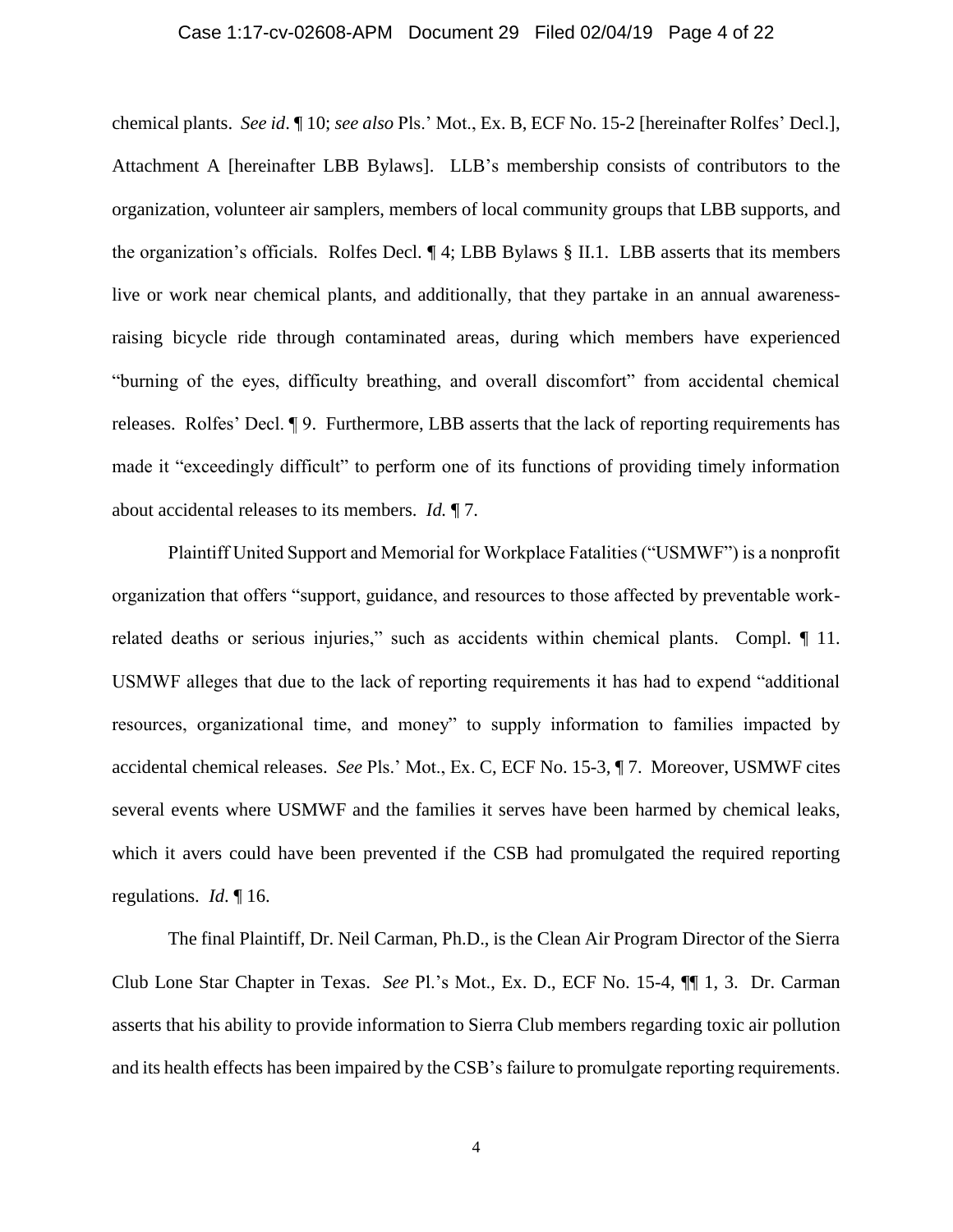*See generally* ¶¶ 11, 17. Additionally, Dr. Carman cites to several instances where Sierra Club members living in close proximity to chemical accidents suffered injuries, such as exposure to "high levels of toxic air," due to delays in the release of chemical accident information, such as several incidents that occurred when Hurricane Harvey came ashore in August 2017. *Id*. ¶¶ 10, 13.

#### **C. Procedural History**

On December 7, 2017, Plaintiffs filed a one-count complaint against the CSB seeking declaratory relief and an injunction to compel the CSB to promulgate the reporting regulations. *See* Compl. Plaintiffs contend that the CSB's failure to implement reporting regulations in the 27 years since Congress amended the CAA violates the prohibition in the Administrative Procedure Act ("APA") against agency action unlawfully withheld or unreasonably delayed. *See*  Compl. ¶ 3 (citing 5 U.S.C. § 706(1)). Plaintiffs further allege that as public interest organizations "dedicated to ensuring accidental chemical releases are reported," the CSB's unreasonable delay has caused various injuries to the organizations and their members. *Id.* ¶ 2.

On May 29, 2018, Plaintiffs filed a motion for summary judgment. *See* Pls.' Mot. The CSB opposed and filed a cross-motion for summary judgment on July 13, 2018, asserting that (1) Plaintiffs lack standing to invoke the court's jurisdiction, and (2) the agency's inaction was not "unreasonably delayed." *See* Def.'s Cross Mot. for Summ. J., ECF No. 21, Def.'s Mem. in Support of Def.'s Mot for Summ. J., ECF No. 21-1 [hereinafter Def.'s Mem.]. The parties' motions are now ripe for consideration.

#### **III. ANALYSIS**

As it must, the court first evaluates Plaintiffs' standing, before turning to the merits. *See Steel Co. v. Citizens for a Better Environment*, 523 U.S. 83, 89 (1998).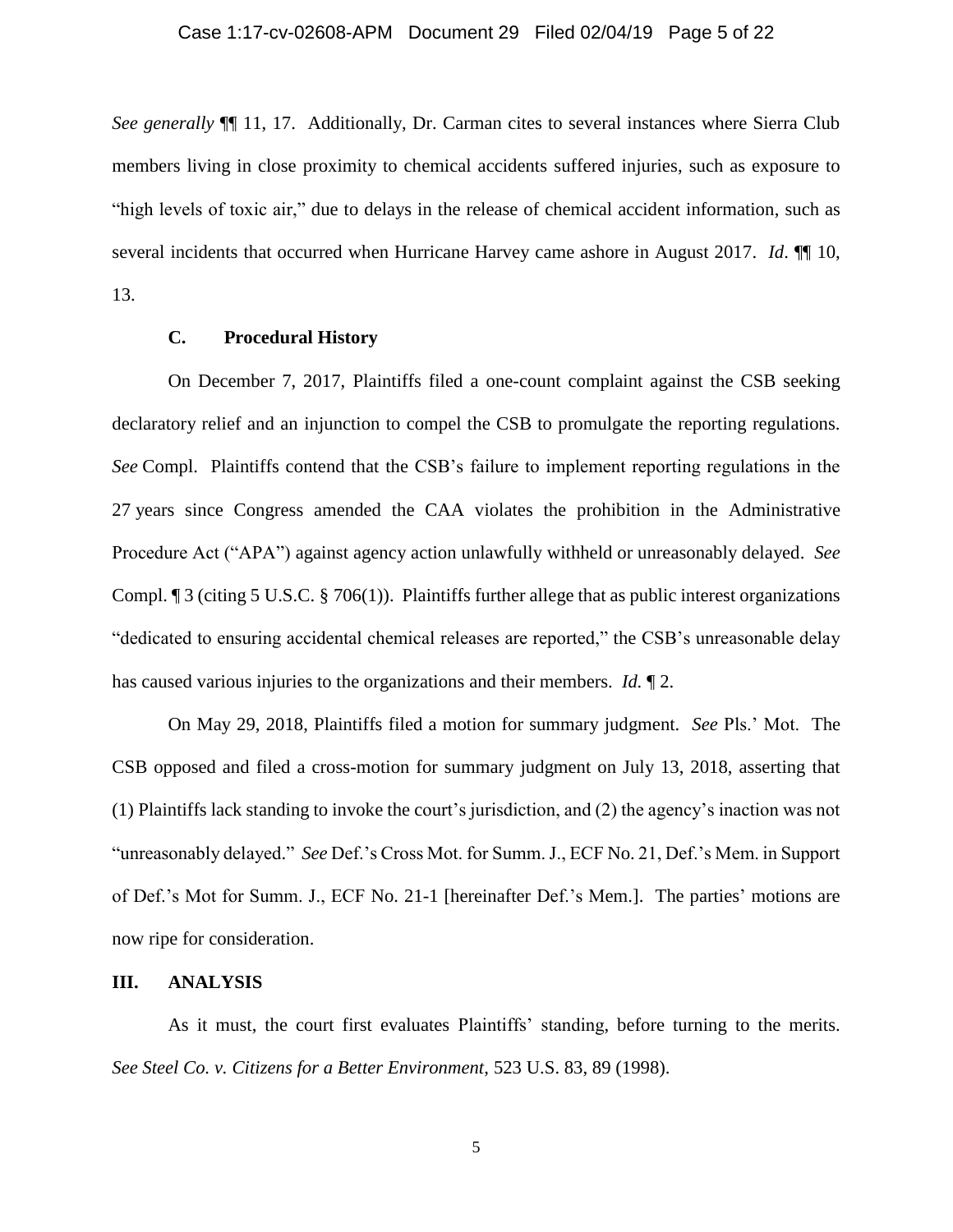## **A. Standing**

## *1. Legal Standard*

Plaintiffs bear the burden of establishing that they have standing to assert their claim. *See Lujan v. Defs. of Wildlife*, 504 U.S. 555, 561 (1992). To establish standing, a plaintiff must make a showing of three elements: (1) injury in fact, (2) causation, and (3) redressability. *See id. at* 560–61. These elements together constitute the "irreducible constitutional minimum of standing." *Id.* at 560*.* As here, at the summary judgment stage, mere allegations of standing do not suffice. Rather, Plaintiffs must set forth by affidavit or other evidence specific facts, which for purposes of summary judgment will be taken as true. *See id.* at 561. "Statements of fact must be sufficiently specific to rise above the level of 'conclusory allegations.'" *Swanson Grp. Mfg. LLC v. Jewell*, 790 F.3d 235, 240 (D.C. Cir. 2015) (quoting *Lujan v. Nat'l Wildlife Fed'n*, 497 U.S. 871, 888 (1990)).

## *2. Theories of Standing*

Plaintiffs advance a variety of theories of standing. All Plaintiffs, except PEER, assert that they have informational standing. *See* Pls.' Mot. at 22–24; Pls.' Reply, ECF No. 23 [hereinafter Pls.' Reply], at 2–3. Three non-profit Plaintiffs—AAH, LLB, and USMWF—claim to have organizational standing. *See* Pls.' Mot. at 16–22; Pls.' Reply at 4–5. And, two non-profit Plaintiffs, AAH and LBB, claim to possess associational standing. *See* Pls.' Mot. at 24–30; Pls. Reply at 6–8. To establish its jurisdiction over this matter, the court need only find that one Plaintiff has standing. *See Mendoza v. Perez*, 754 F.3d 1002, 1010 (D.C. Cir. 2014); *see also Massachusetts v. E.P.A.*, 549 U.S. 497, 518 (2007). Nevertheless, in the interest of completeness, the court addresses each theory of standing advanced by Plaintiffs.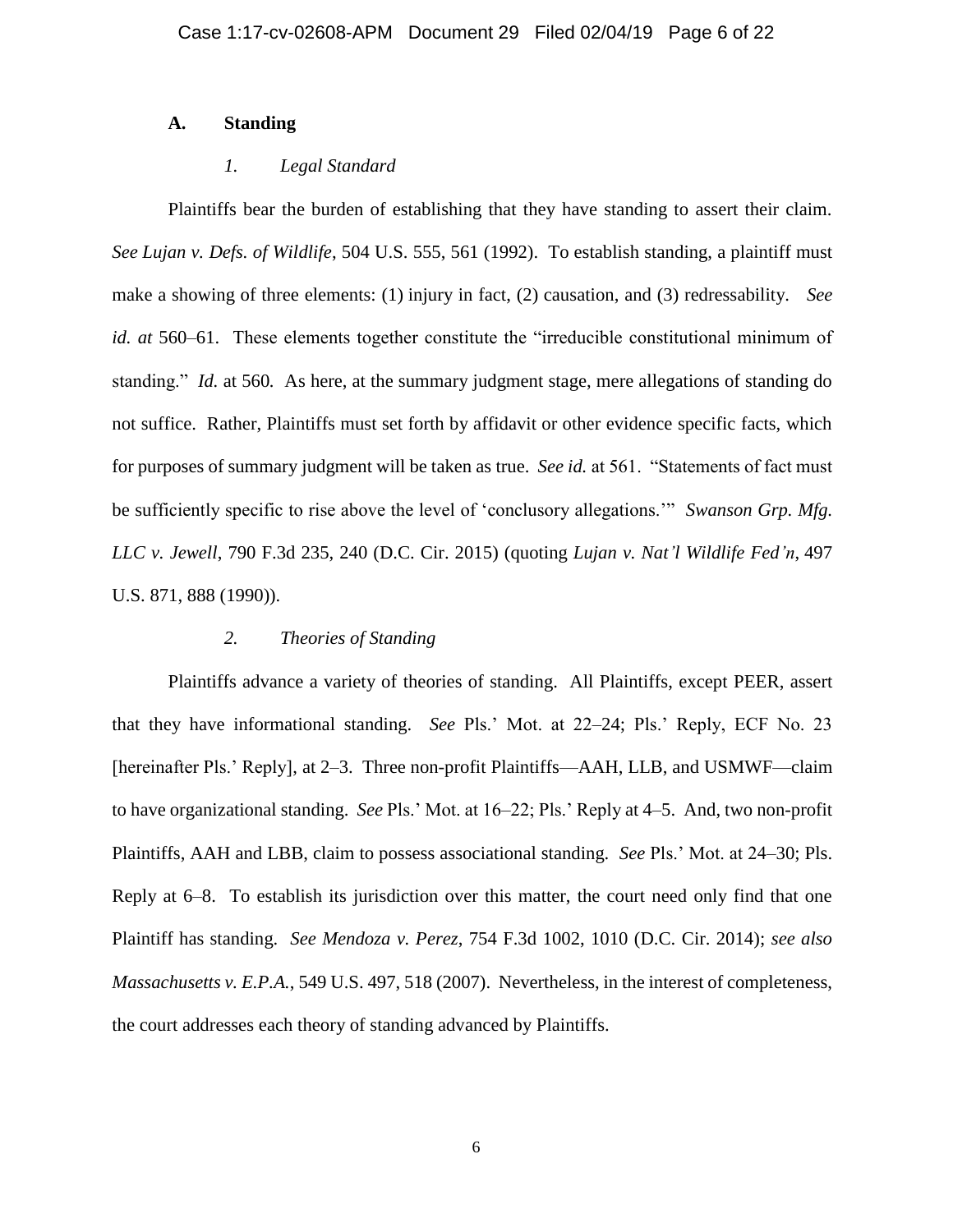## a. Informational standing

In *FEC v. Akins*, the Supreme Court recognized that a plaintiff can establish injury in fact when, "on [the plaintiff's] view of the law," a statute requires public disclosure of information that is otherwise withheld. 524 U.S. 11, 21 (1998); *see also id.* (describing *Public Citizen v. United States Dep't of Justice*, 491 U.S. 440, 449 (1989), as holding "that a plaintiff suffers an 'injury in fact' when the plaintiff fails to obtain information which must be publicly disclosed pursuant to a statute"). Since *Akins*, the D.C. Circuit has held that to "carry its burden of demonstrating a 'sufficiently concrete and particularized informational injury,' the plaintiff must show that '(1) it has been deprived of information that, on its interpretation, a statute requires the government or a third party to disclose to it, and (2) it suffers, by being denied access to that information, the type of harm Congress sought to prevent by requiring disclosure.'" *Elec. Privacy Info. Ctr. (EPIC) v. Presidential Advisory Comm'n on Election Integrity*, 878 F.3d 371, 378 (D.C. Cir. 2017), *cert. denied*, No. 18-267, 2019 WL 113530 (U.S. Jan. 7, 2019) (quoting *Friends of Animals v. Jewell*, 828 F.3d 989, 992 (D.C. Cir. 2016)). There is no real dispute in this case as to the second element, so the court focuses on the first.

Plaintiffs contend that the CSB's enabling statute would require the agency to disclose information regarding accidental releases to the public, if the agency promulgated a mandatory reporting requirement as Congress directed. As support, they point to section  $7412(r)(6)(Q)$  of the CSB's enabling act, which provides that

> any records, reports or information obtained by the Board shall be available to . . . the public, except that upon a showing satisfactory to the Board by any person that records, reports, or information, or particular part thereof (other than release or emissions data) to which the Board has access, if made public, is likely to cause substantial harm to the person's competitive position . . .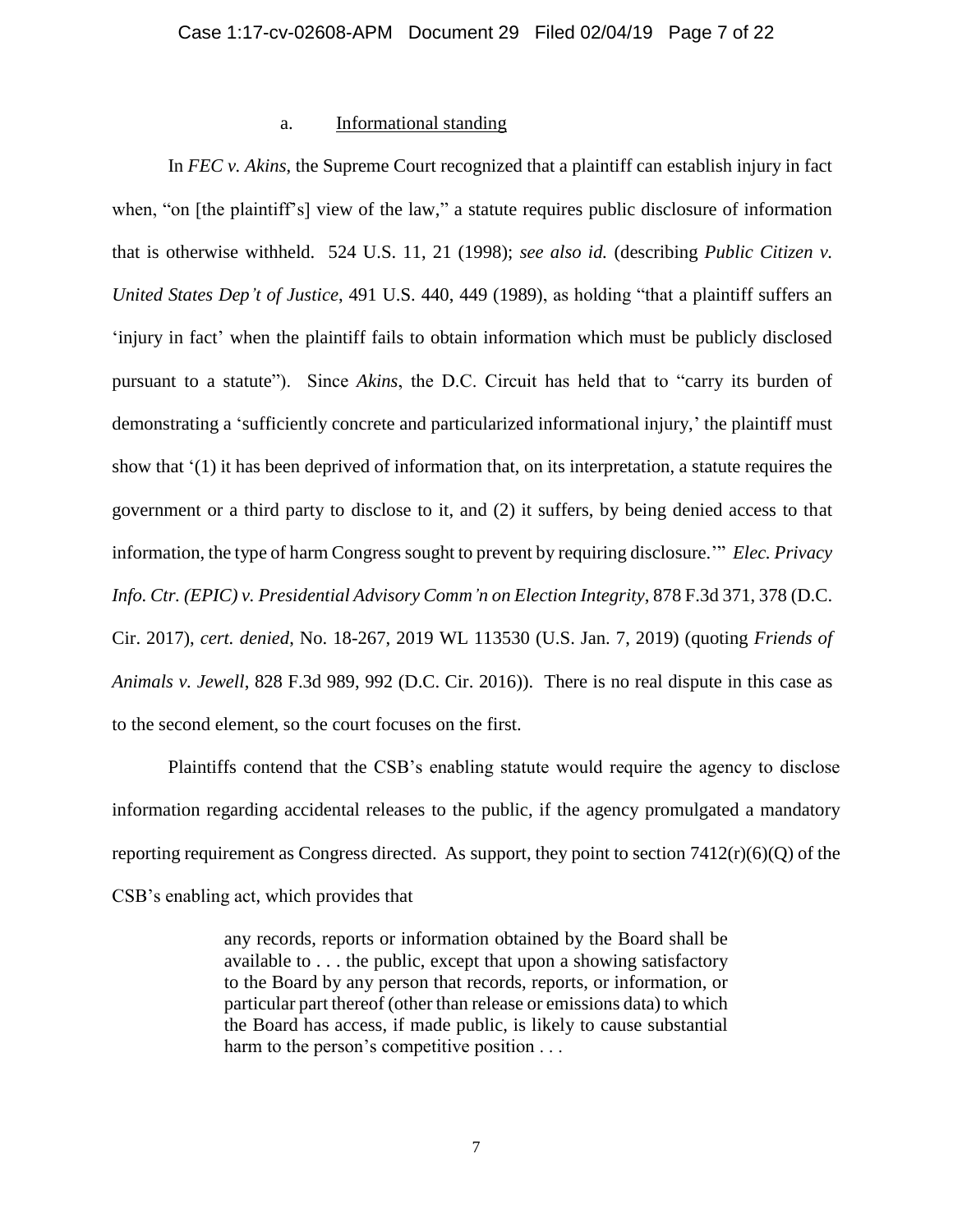#### Case 1:17-cv-02608-APM Document 29 Filed 02/04/19 Page 8 of 22

42 U.S.C. § 7412 $(r)(6)(Q)$ . There can be little doubt that, on its face, the statute presumptively would make public any "records, reports or information obtained by the Board" as a result of a mandatory reporting requirement of accidental chemical releases. Plaintiffs' assertion of informational standing—they are injured because they cannot access information that the statute mandates the agency collect and then make available—therefore would appear to be straightforward.

But not so, says the CSB. It takes a narrow view of the Supreme Court and D.C. Circuit decisions in which informational standing has been recognized. According to the CSB, "[t]he common thread in these cases is that Congress imposed an obligation on the agency to take *affirmative actions* to disclose the documents at issue to the public and prescribed certain steps that must be taken." *See* Def.'s Reply, ECF No. 28 [hereinafter Def.'s Reply] at 5 (emphasis in original). By contrast, its argument continues, the CSB's enabling act neither "require[s] direct disclosure" nor obligates "the Board to take any specific steps to disclose information, or establish any specific mechanism by which the public can access the information." *Id.* Stated differently, the CSB contends that a plaintiff can show informational standing only when the public-disclosure law at issue requires an agency take affirmative steps as to the manner and means of making information available, whereas section  $7412(r)(6)(Q)$  imposes no such affirmative-action requirement on the Board. *Id.* Controlling precedent does not, however, sustain the fine distinction upon which the CSB's argument rests.

In *People for the Ethical Treatment of Animals (PETA) v. U.S. Department of Agriculture*, the D.C. Circuit found that PETA had standing to sue, even when there was *no legal obligation whatsoever* that the agency make the sought-after disclosures. 797 F.3d 1087, 1095 (D.C. Cir.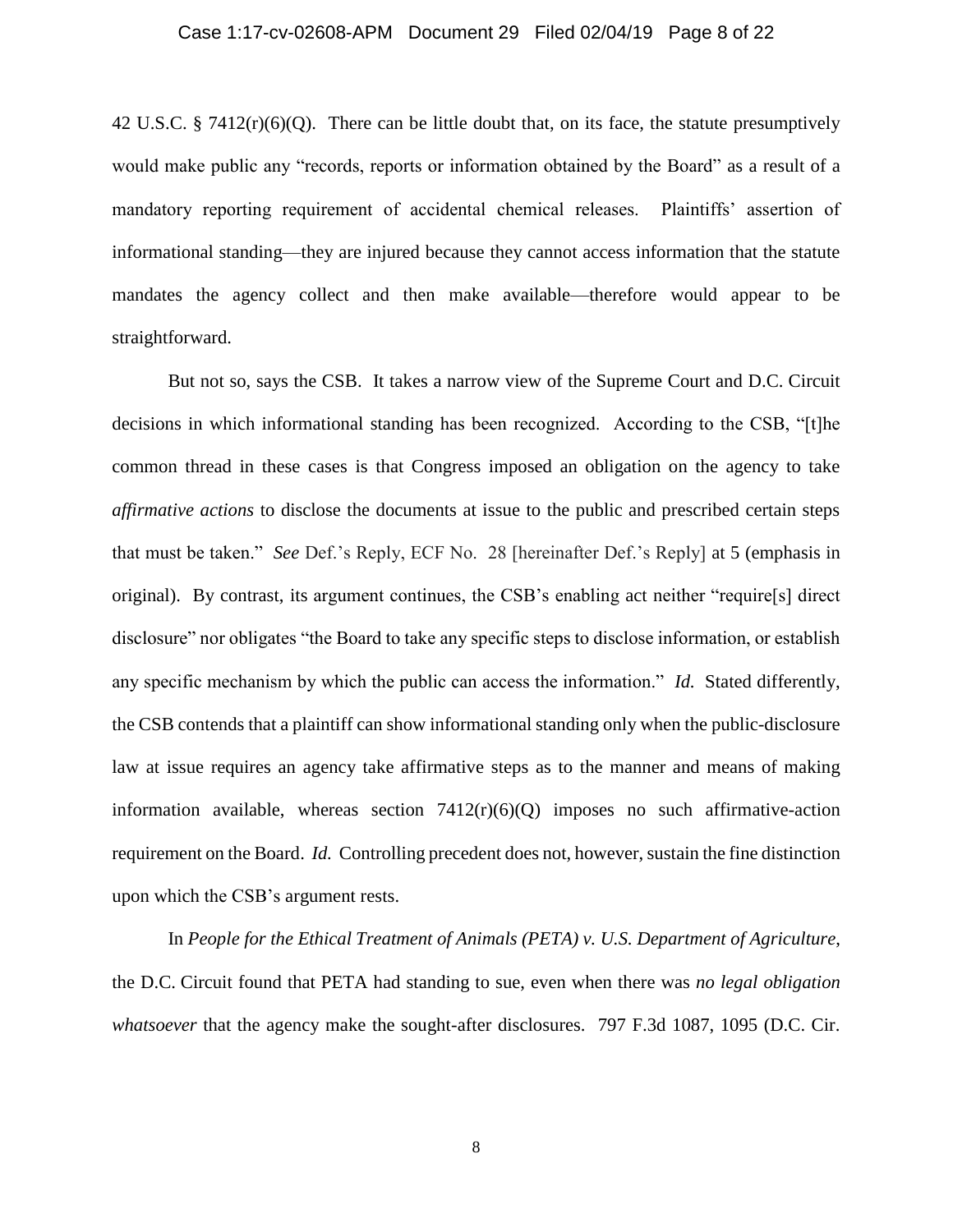#### Case 1:17-cv-02608-APM Document 29 Filed 02/04/19 Page 9 of 22

 $2015$ ).<sup>1</sup> In *PETA*, the organization sued the U.S. Department of Agriculture ("USDA") after it failed to promulgate bird-specific rules and protections under the Animal Welfare Act ("AWA"), 7 U.S.C. §§ 2131 *et seq*. *See* 797 F.3d at 1089. The court summarized PETA's claims as alleging that "the USDA's failure to protect birds meant, *ipso facto,* that the USDA was not creating birdrelated inspection reports that PETA could use to raise public awareness." *Id.* at 1091. The D.C. Circuit found, at the motion to dismiss stage, that PETA had standing to challenge the agency's inaction. It accepted the notion that, "if the USDA applies the AWA's general welfare standards to birds, it will employ the same inspection reports and redress mechanisms for birds that it currently uses for other species," which in turn will allow PETA to carry out its mission of preventing avian cruelty and educating the public about such conduct. *Id.* at 1095. The court so held, even though PETA *did not* claim that the USDA "ha[d] denied PETA information to which any law or regulation entitles it." *See id.* at 1101 (Millet, J., dubitante). Instead, its purported informational injury rested on the assertion that it was "not receiving inspection reports for birds that the Department ha[d] *voluntarily produced* after enforcement efforts involving other animals." *Id.* (emphasis added). Unlike *PETA*, this case does not involve a question of voluntarily production. Rather, under Plaintiffs' reading of the law, the CSB would be required to make public information collected through a mandatory accidental-release reporting requirement. If the denial of voluntarily produced information can result in a sufficiently concrete injury in fact, then surely Plaintiffs' claimed denial of information that, by statute, the CSB must produce qualifies as well.

The Board's attempt to distinguish *PETA* falls flat. It argues that "the parties in *PETA* do not appear to have contested whether the AWA and its implementing regulations gave PETA a legal right to disclosure of inspection Reports." Def.'s Reply at 7. Whether the parties contested

 $\overline{a}$ 

<sup>1</sup> Although framed as a question of "organizational standing," the claim in *PETA* was predicated on the agency's failure to produce bird-related inspection reports.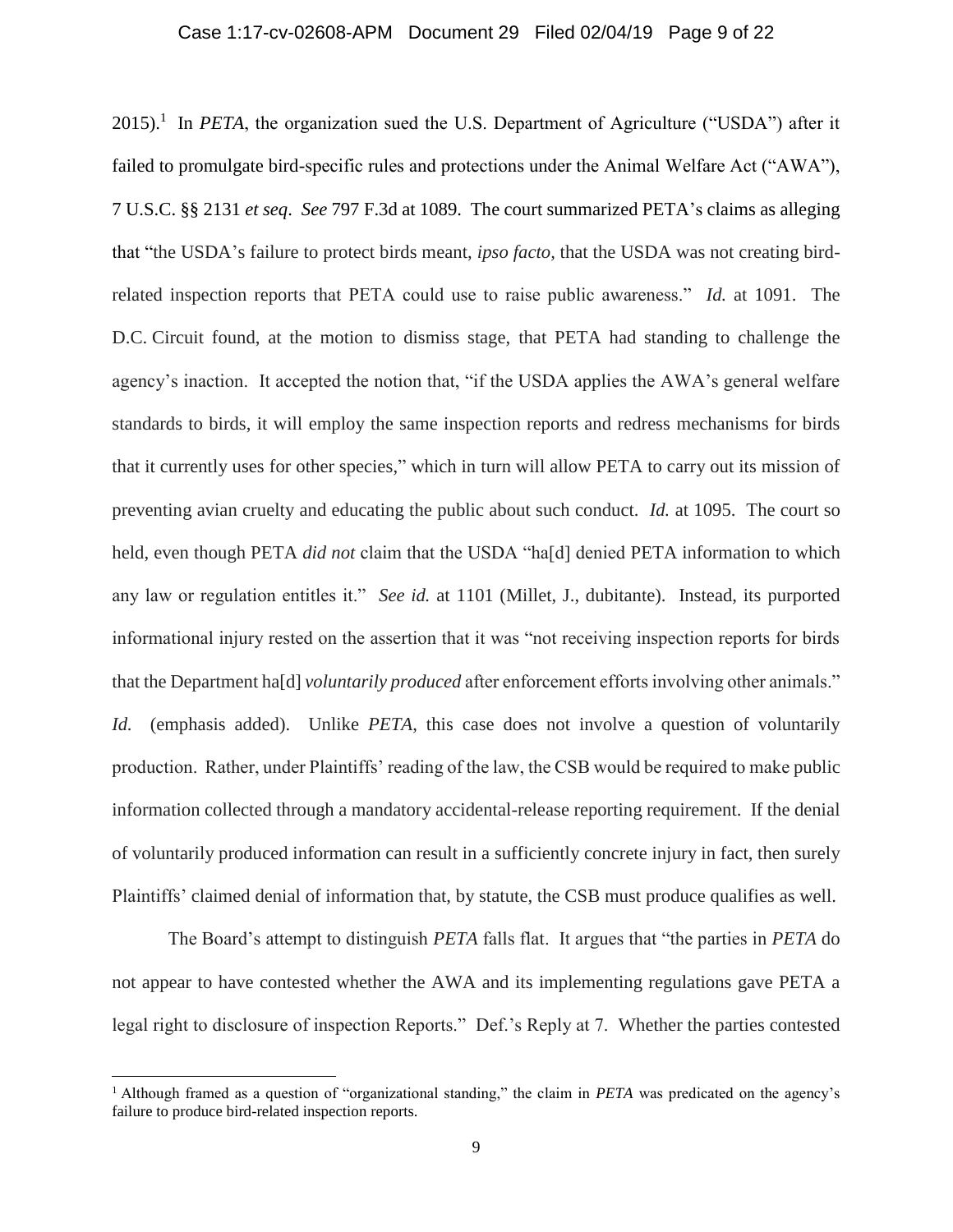#### Case 1:17-cv-02608-APM Document 29 Filed 02/04/19 Page 10 of 22

that issue or not misses the point. The court in *PETA* considered and recognized that there was no legal right to disclosure, but nevertheless held that PETA had standing to sue to compel the agency to promulgate regulations that in turn would cause the agency to voluntarily produce information. The case for informational standing is clearly stronger in this case.

The D.C. Circuit's decision in *Friends of Animals v. Jewell* also contradicts the Board's excessively narrow view of informational standing. *See* 824 F.3d 1033 (D.C. Cir. 2016). The central issue in *Friends of Animals* stemmed from the Endangered Species Act of 1973 ("ESA"), 16 U.S.C. § 1531 *et seq.*, which regulates "takings" of endangered species. *Id.* at 1035. Following the Fish and Wildlife Service's ("FWS") decision to reinstate a blanket exemption from rules requiring that persons apply for a license to permit all "takings" of certain species, the plaintiff organization sued the agency. *Friends of Animals*, 824 F.3d at 1036. Friends of Animals alleged that the agency was statutorily required to "disclose information about permitted takes" of endangered species, and that the reinstated blanket permit "den[ied] Friends of Animals this information, which Friends of Animals otherwise has a statutory right to obtain." *Id.* at 1041. The statute at issue in *Friends of Animals*, Section 10(c) of ESA, 16 U.S.C. § 1539(c), provided that:

> The Secretary *shall* publish notice in the Federal Register of *each application for an exemption or permit* which is made under this section. Each notice shall invite the submission from interested parties, within thirty days after the date of the notice, of written data, views, or arguments with respect to the application.... *Information received by the Secretary as a part of any application shall be available to the public* as a matter of public record at every stage of the proceeding.

*Friends of Animals*, 824 F.3d at 1041 (emphasis in original). Based on this statutory text, the court found that the agency "must disclose information it receives in connection with any Section 10 permit . . . and [t]hus, Section 10(c) clearly creates a right to information upon which a claim of informational standing may be predicated." *Id.*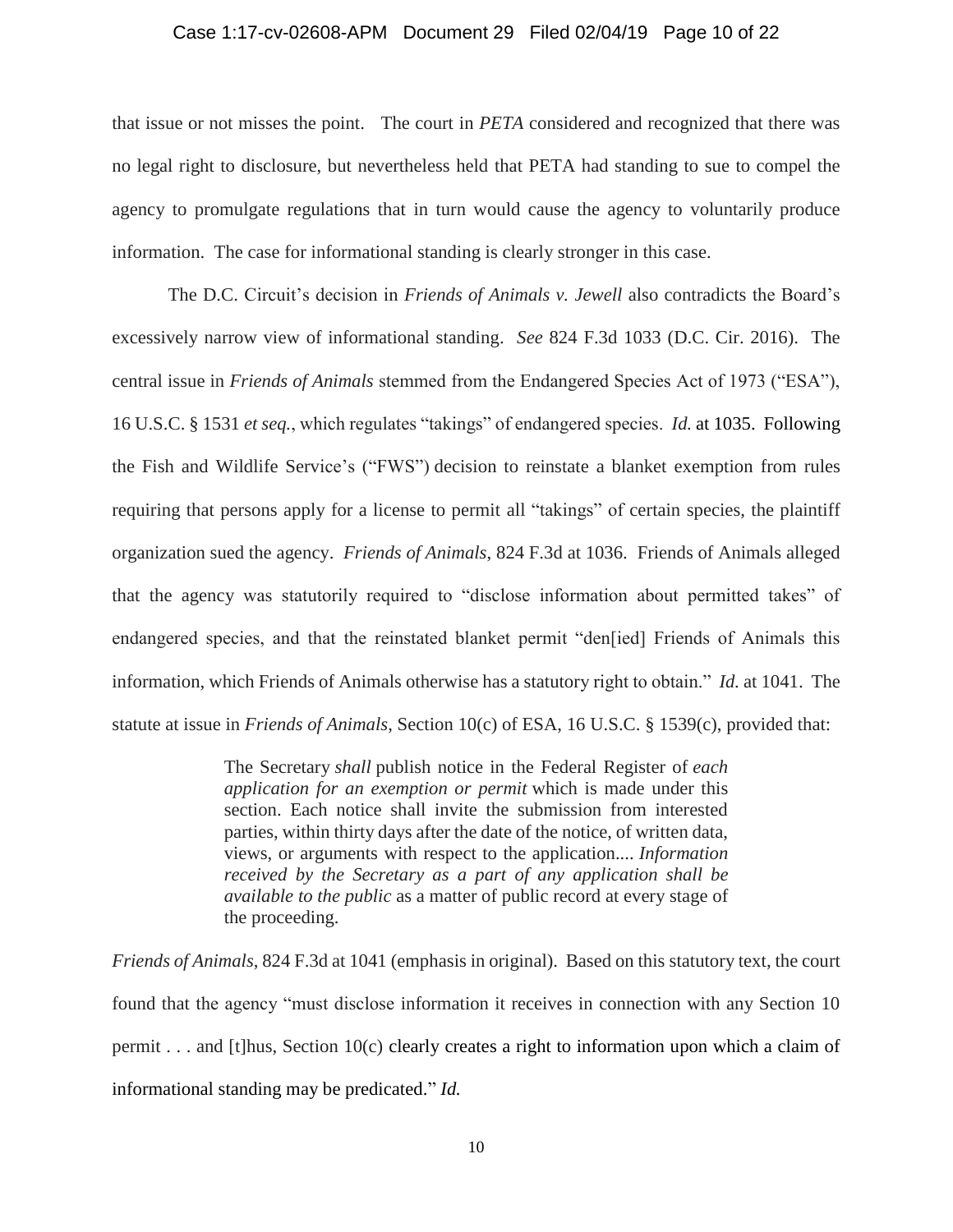#### Case 1:17-cv-02608-APM Document 29 Filed 02/04/19 Page 11 of 22

The CSB attempts to distinguish *Friends of Animals* on the ground that the statute at issue there "required that notice of certain applications (which would contain information sought by plaintiffs) must be published in [the] Federal Register," whereas section  $7412(r)(6)(Q)$  imposes no similar publication requirement on the CSB. Def.'s Reply at 4; *see also* Def.'s Mem. at 10 n.10. But that attempted distinction only goes so far. It is true that Section  $10(c)$  of the ESA requires published *notice* of exemption applications in the Federal Register, but that section also requires the Secretary to make "available to the public" all information received from such applicant. That text tracks the "shall be available to the ... public" text of section  $7412(r)(6)(Q)$ . Thus, contrary to the CSB's contention, the Circuit has found informational standing to be available even when a statute does not require the agency to "take any specific steps to disclose information, or establish any specific mechanism by which the public can access the information." Def.'s Reply at 5.

One more D.C. Circuit case is helpful in explaining why these Plaintiffs have informational standing. In *American Society for the Prevention of Cruelty to Animals v. Feld Entertainment, Inc. (Feld)*, the D.C. Circuit faced an informational standing argument once again based on Section 10(c) of the ESA. 659 F.3d 13 (D.C. Cir. 2011). The organization plaintiff in *Feld* sought to enforce Section 9 of the ESA, claiming that the Ringling Brothers and Barnum & Bailey Circus was engaging in "takes" against elephants. *Id.* at 17. The D.C. Circuit rejected the plaintiff's argument for informational standing based on the disclosure requirements of Section 10(c). *Id.* at 23–24. It reasoned that the ESA "proscribes the 'take' itself, not the failure to seek a permit, and nothing in the Act entitles the public to information every time a circus or zoo 'takes' an endangered species." *Id.* at 24. On the other hand, the court explained, if the circus applied for a permit and either the circus or the agency refused to disclose the information required to obtain a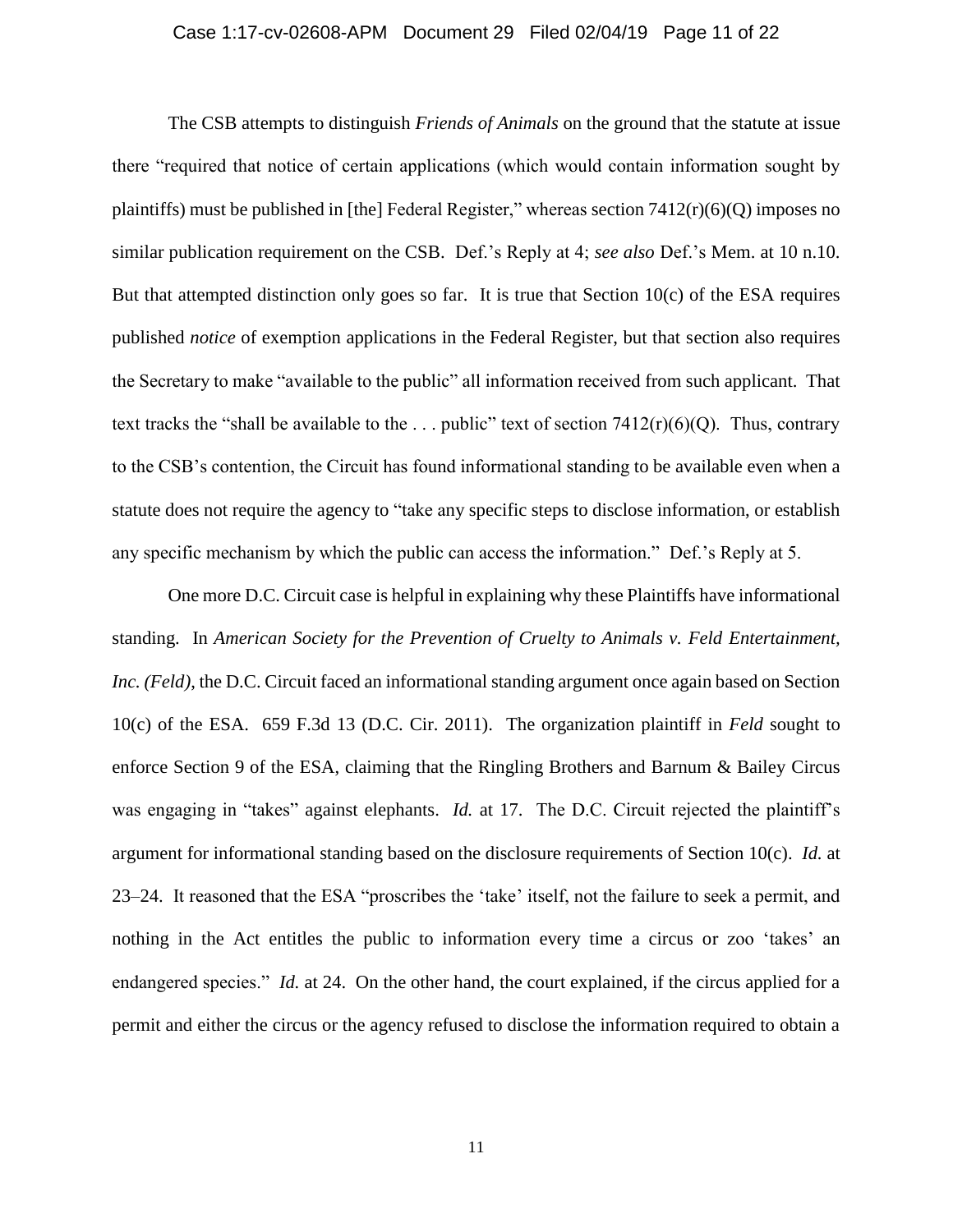#### Case 1:17-cv-02608-APM Document 29 Filed 02/04/19 Page 12 of 22

permit, then the plaintiff "might have informational standing to bring suit for violations of section 10." *Id.* at 23.

This case is different from *Feld*.Unlike the ESA, the CSB's enabling act itself entitles the public to "reports" and other information obtained by the CSB. By not promulgating regulations that would enable the agency to receive "reports" of accidental spills, the CSB is denying the public, and these particular Plaintiffs, the very information that the act contemplates would be publicly available. Under this reading of the enabling act, Plaintiffs readily satisfy the injury-infact element of informational standing. *See id.* ("To establish such an injury, a plaintiff must espouse a view of the law under which the defendant (or an entity it regulates) is obligated to disclose certain information that the plaintiff has a right to obtain."); *cf. Friends of Animals v. Jewell* (*II*), 828 F.3d 989, 990 (D.C. Cir. 2016) (finding that where the "deadline provision" in question did "not itself mandate the disclosure of any information, [the plaintiff] has not suffered an informational injury and therefore does not have informational standing"). All Plaintiffs, other than PEER, therefore have informational standing to assert their APA claim.

## b. Organizational standing

The court now moves to organizational standing. In *Havens Realty Corp. v. Coleman*, the Supreme Court held that "an organization may establish Article III standing if it can show that the defendant's actions cause a 'concrete and demonstrable injury to the organization's activities' that is 'more than simply a setback to the organization's abstract social interests.'" *Feld*, 659 F.3d at 25 (quoting *Havens Realty Corp. v. Coleman*, 455 U.S. 363, 379 (1982)). The D.C. Circuit has established two important limitations on the scope of *Havens* standing. *See EPIC*, 878 F.3d at 378. First, a plaintiff must show "that defendant's 'action or omission to act injured the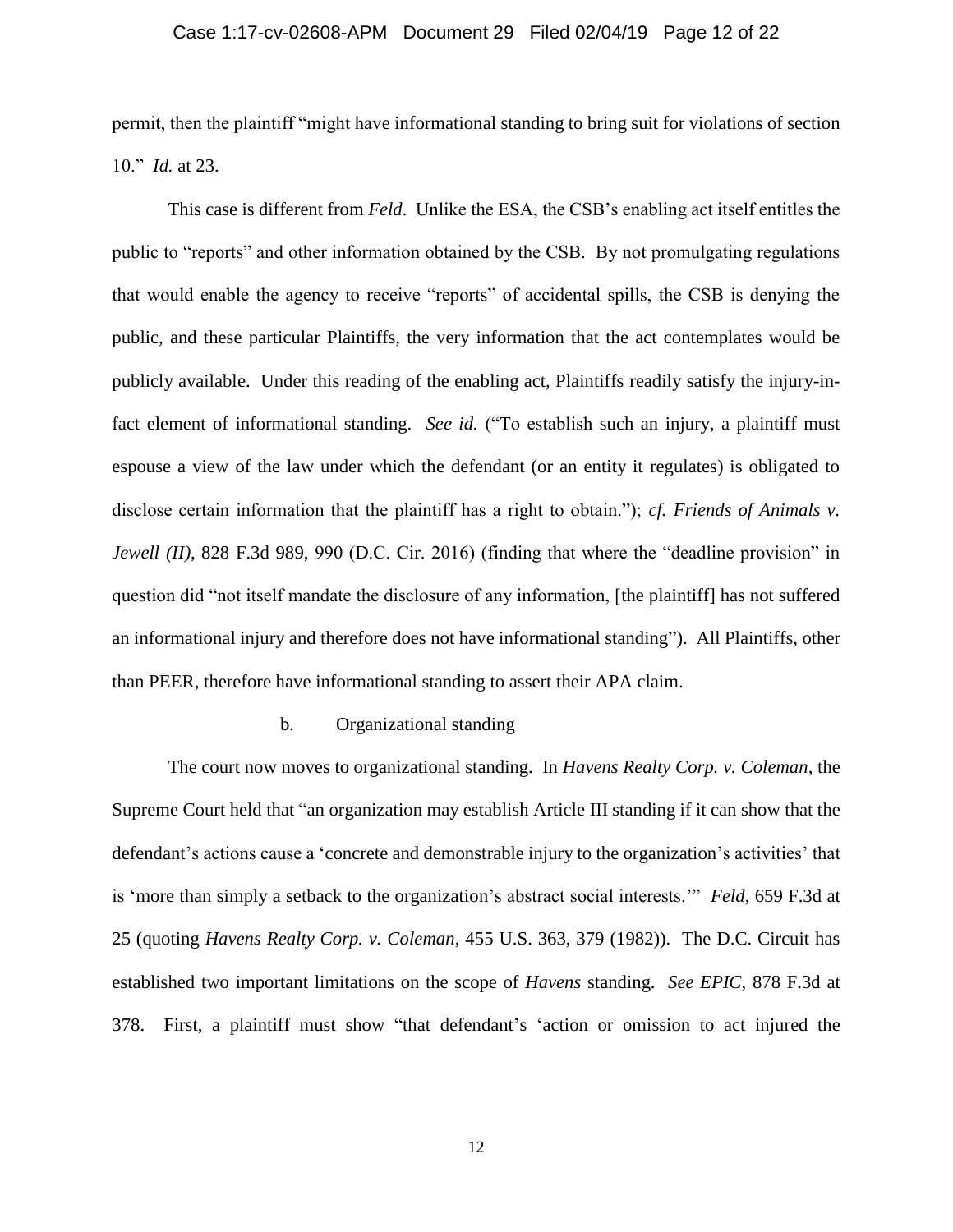#### Case 1:17-cv-02608-APM Document 29 Filed 02/04/19 Page 13 of 22

organization's interest.'" *Id.* (quoting *PETA*, 797 F.3d at 1094). Second, the plaintiff "must show that it 'used its resources to counteract that harm.'" *Id.* (quoting *PETA*, 797 F.3d at 1094).

The parties here disagree as to whether organizational standing must be analyzed separately from informational standing. *See* Def.'s Mem. at 8–12 (treating the two as one and the same); Pls.' Reply at 4–5 (arguing for separate inquiries). The court concurs with the CSB and views the two inquiries as co-extensive in this case, at least as to organizational standing's first element. Plaintiffs' claimed organizational injury is "to their core services and daily functions of providing information and assistance" to citizens potentially exposed to accidental chemical releases, as well as to "[advocate] for improved chemical safety and the prevention of accidents." Pls.' Reply at 5. Thus, their claimed organizational injury is an informational one. In such circumstances, the D.C. Circuit has "not engaged in a separate analysis of informational and organizational injury," because "[i]f an organization's only claimed injury is informational, additional discussion of the same facts under the 'organizational' rubric will not clarify the court's reasoning." *EPIC*, 878 F.3d at 381 (Williams, J., concurring). Accordingly, this court need not re-evaluate Plaintiffs' injury in fact for organizational standing purposes, when it already has held that Plaintiffs suffered a cognizable informational injury.

As to the second element of organizational standing—use of resources to counteract the harm—Plaintiffs have satisfied it. Plaintiff USMWF, whose "mission includes providing information and resources to families who have been impacted by workplace fatalities," states that it has had to "seek information [on accidental releases] through more resource intensive avenues" due to the CSB's failure to promulgate reporting regulations that would require such information to be made public. Pls.' Mot. at 19–20; *see also* Pls.' Mot, Decl. of Tammy Miser, ECF No. 15- 3, ¶¶ 7, 9, 12. Similarly, Plaintiff LBB's functions include providing information and assistance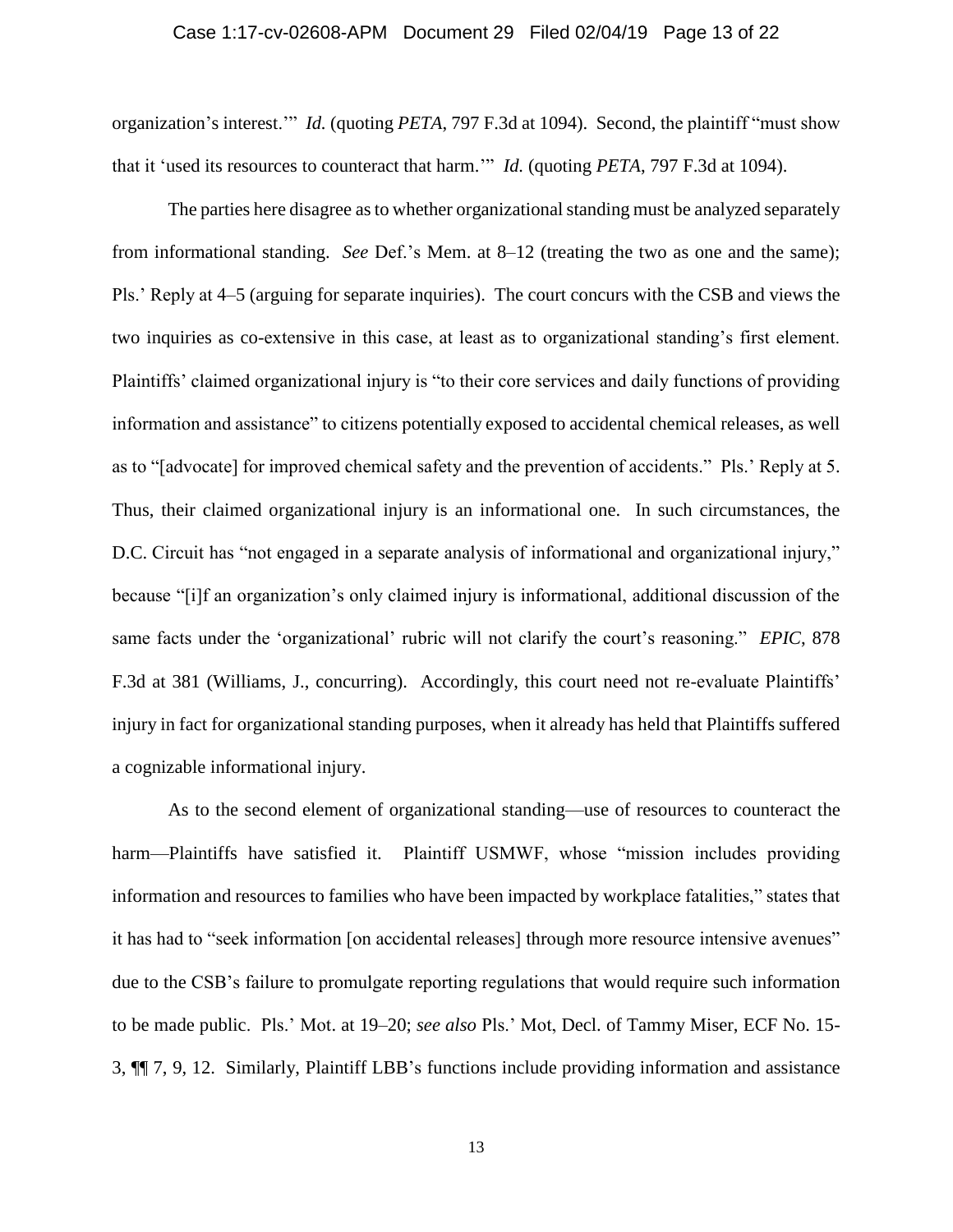#### Case 1:17-cv-02608-APM Document 29 Filed 02/04/19 Page 14 of 22

"to its members and to local community groups whose members live and work near chemical plants in Louisiana." Pls.' Mot. at 18; Rolfes Decl. ¶¶ 4-5. Due to the CSB's failure to promulgate reporting regulations, LBB claims it has had to seek information about chemical emissions "through a variety of costly, inefficient, and incomplete avenues," including foreign and state databases, state agencies, National Response Center reports, and local media. Pls.' Mot. at 19 (citing Rolfes Decl. ¶¶ 7–8). Finally, Plaintiff AAH, whose functions include providing education, information, and assistance to "concerned residents in the Houston Ship Channel area where many refineries and other chemical plants are located," Pl.'s Mot. at 17 (citing Decl. of Dr. Bakeyah Nelson, ECF No. 15-1 [hereinafter Nelson Decl.], ¶¶ 3–5), claims that it "has had to rely upon research partnerships with other environmental organizations," "outside sources such as state databases and National Response Center reports," and its own on-the-ground investigation to compile information on accidental chemical releases in its area, *id.* at 17–18 (citing Nelson Decl. ¶¶ 9–10). The Board does not dispute that any of these Plaintiffs has incurred additional costs due to the absence of accidental chemical release information that otherwise would be available through the CSB. *See generally* Def.'s Mem; Def.'s Reply. Based then on Plaintiffs' uncontested declarations, the court finds they have established organizational standing to challenge the CSB's inaction.

#### c. Associational standing

Finally, Plaintiffs AAH and LBB assert they have associational standing. Courts "have recognized that an association has standing to bring suit on behalf of its members when: (a) its members would otherwise have standing to sue in their own right; (b) the interests it seeks to protect are germane to the organization's purpose; and (c) neither the claim asserted nor the relief requested requires the participation of individual members in the lawsuit." *Hunt v. Washington*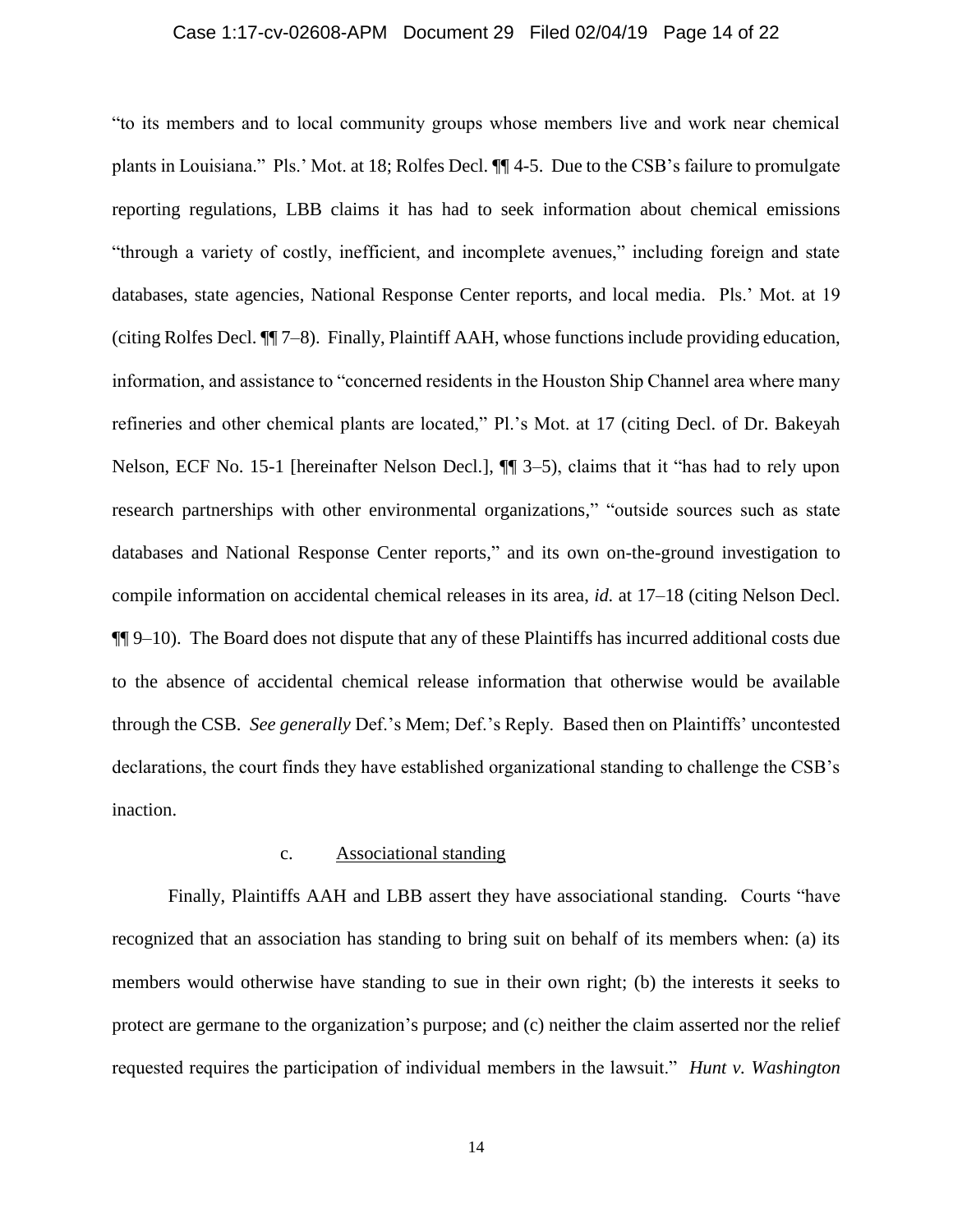#### Case 1:17-cv-02608-APM Document 29 Filed 02/04/19 Page 15 of 22

*State Apple Advert. Comm'n*, 432 U.S. 333, 343 (1977). Implicit in this standard is that the organization in question has members. *See Fund Democracy, LLC v. S.E.C.*, 278 F.3d 21, 25 (D.C. Cir. 2002) (finding that an organization "stumbles on the first step" where "it is not clear that [the organization] has either members or any equivalent affiliates").

But even if a plaintiff is not a membership organization in the "traditional . . . sense," it still may qualify for associational standing. *See Hunt*, 432 U.S. at 344. In such cases, the Supreme Court in *Hunt* identified three factors that would make an entity the "functional equivalent of a traditional membership organization." *Fund Democracy*, 278 F.3d at 25. First, the court in *Hunt* found that the entity in that case, a state commission, served a "specialized segment" of the population; second, the commission possessed "all of the indicia of membership in an organization," such as stakeholders electing the organization leadership and financing its activities; and finally, the fortunes of the commission were closely tied to those of its constituency*. Hunt*  432 U.S. at 344–45; *see also Fund Democracy*, 278 F.3d at 26.

The court assesses AAH's and LBB's claims to associational sanding separately. First, the court quickly disposes of AAH's claim. Nothing in the record indicates that AAH has members. *See generally* Pls.' Mot; Pls.' Reply. Without members, AAH would have to establish that it is sufficiently analogous to a membership organization under the *Hunt* factors. Plaintiffs, however, offer no evidence to support that AAH satisfies any of those factors. *See generally* Pls.' Mot; Pls.' Reply. Therefore, the court finds that AAH lacks associational standing.

LBB's claim of associational standing requires more attention. For their part, Plaintiffs assert that LBB is a membership organization and therefore it can claim associational standing if one of its members has standing. Pls.' Reply at 6. The CSB, on the other hand, insists that LBB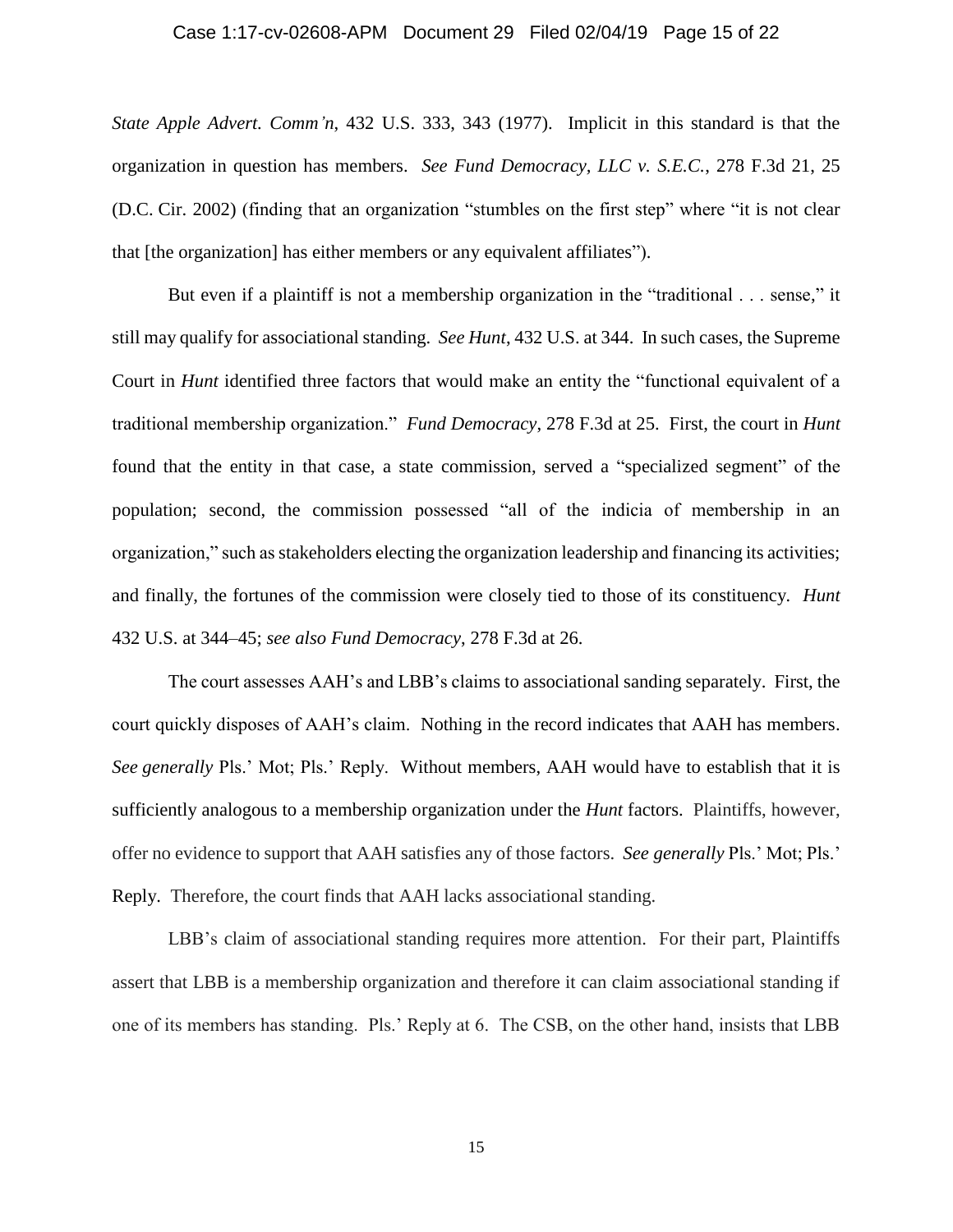#### Case 1:17-cv-02608-APM Document 29 Filed 02/04/19 Page 16 of 22

is neither a traditional membership organization nor the functional equivalent of one. Defs.' Stmt. at 14–15; Defs.' Reply at 8–9.

The present record establishes that LBB is a traditional membership organization for standing purposes and therefore the court need not consider the *Hunt* factors. *See Brady Campaign to Prevent Gun Violence v. Salazar*, 612 F. Supp. 2d 1, 29 (D.D.C. 2009) (noting that an "inquiry into the 'indicia of membership' that occupies the [defendant]'s focus is necessary only when an organization is not a 'traditional membership organization'") (citation omitted). According to its Founding Director, LBB is a membership organization. *See* Rolfes Decl. ¶ 9. Per the organization's Bylaws, its members "consist of contributors (persons contributing at least \$15 per year) to the [LBB], volunteer air samplers, members of the local community groups that [LBB] supports, the members of the Board of Directors, staff members and an Executive Director." LBB Bylaws, Art. II § 1. Although general members lack voting rights, they may participate in LBB through service on "committees of the organization" and by making recommendations for board members. *Id.* Art. II §§ 2; Art. V § 1. LBB operates through its Board of Directors who, as noted, are members of LBB. *See* Art. II; III § 1. Board Members are responsible for the "overall policy and direction of [LBB]," and the Board "sets forth policy, raises money, reviews and approves projects, oversees finances and projects, and supervises the Executive Director." *Id.* § 2.

The CSB attacks LBB's status as a membership organization because its "by-laws do not provide for members to affirmatively . . . join" the organization or to "participate in any meaningful sense in developing [its] policies and goals." Def.'s Reply at 8–9. That may be true to some degree, but those features do not render LBB a non-membership organization. In *AARP v. U.S. Equal Employment Opportunity Commission*, the court held that AARP was a membership organization that could assert associational standing even though its "members play less of a role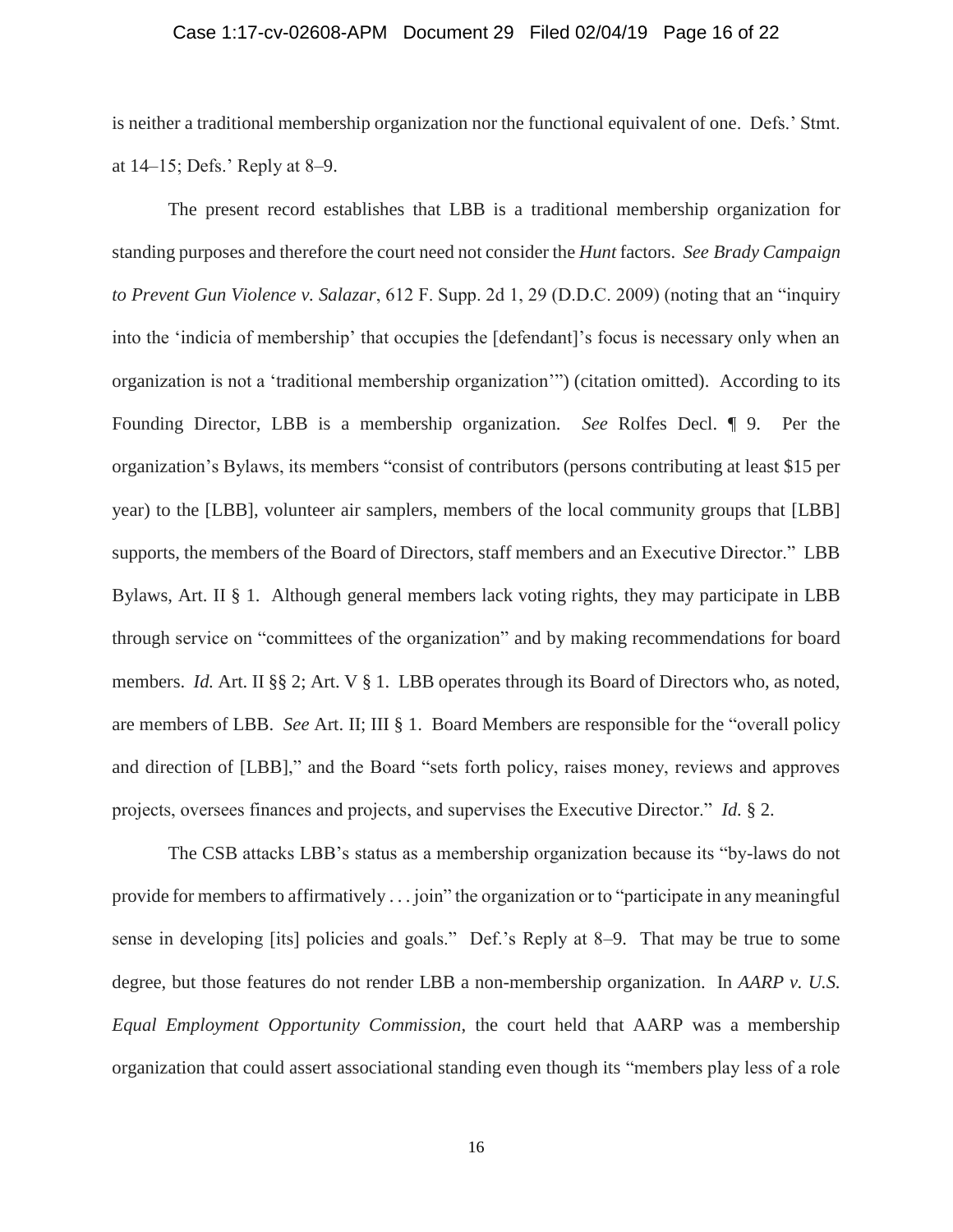#### Case 1:17-cv-02608-APM Document 29 Filed 02/04/19 Page 17 of 22

in the running of the organization than do members of organizations who, for example, directly elect their leadership and hold regular general membership meetings." 267 F. Supp. 3d 14, 23 (D.D.C. 2017). Recognizing that caselaw has not specifically defined what constitutes a "membership organization," the court held that AARP had sufficient indicia of a membership organization and differed from those entities that courts had held did not qualify for associational standing. *See id.* This court finds the same is true of LBB. Although members of LBB lack some of the governing authority found in some other membership organizations, that fact is not fatal. At least a subset of members—Board Members and the Executive Director—do exercise the governance function of the organization. Additionally, members fund the organization through voluntary contributions. And there can be little doubt that LBB's fortunes are tied to those of its constituency. These qualities are sufficient to qualify LBB for associational standing.

The question remains whether the members of LBB "would otherwise have standing to sue in their own right." Plaintiffs argue that LBB's Executive Director, Anne Rolfes, who is a member, at least has standing. *See* Pls.' Reply at 7. Rolfes asserts that she is "directly exposed to chemical emissions" during trips related to her work with LBB, including on an annual bike ride to raise awareness of chemical emission dangers, and she experiences fear and anxiety about accidental releases. Rolfes Decl. ¶¶ 5, 10. She maintains that the "absence of the reporting regulation causes a substantially increased risk of harm to me and other members of LBB who live or work near chemical plants and refineries," and that implementing such regulations would

> provide prompt and complete information to the CSB and the public that would assist the CSB in performing its functions to investigate accidents and recommend safety improvements, and would timely supply important information to nearby residents so that they can take measures to protect themselves.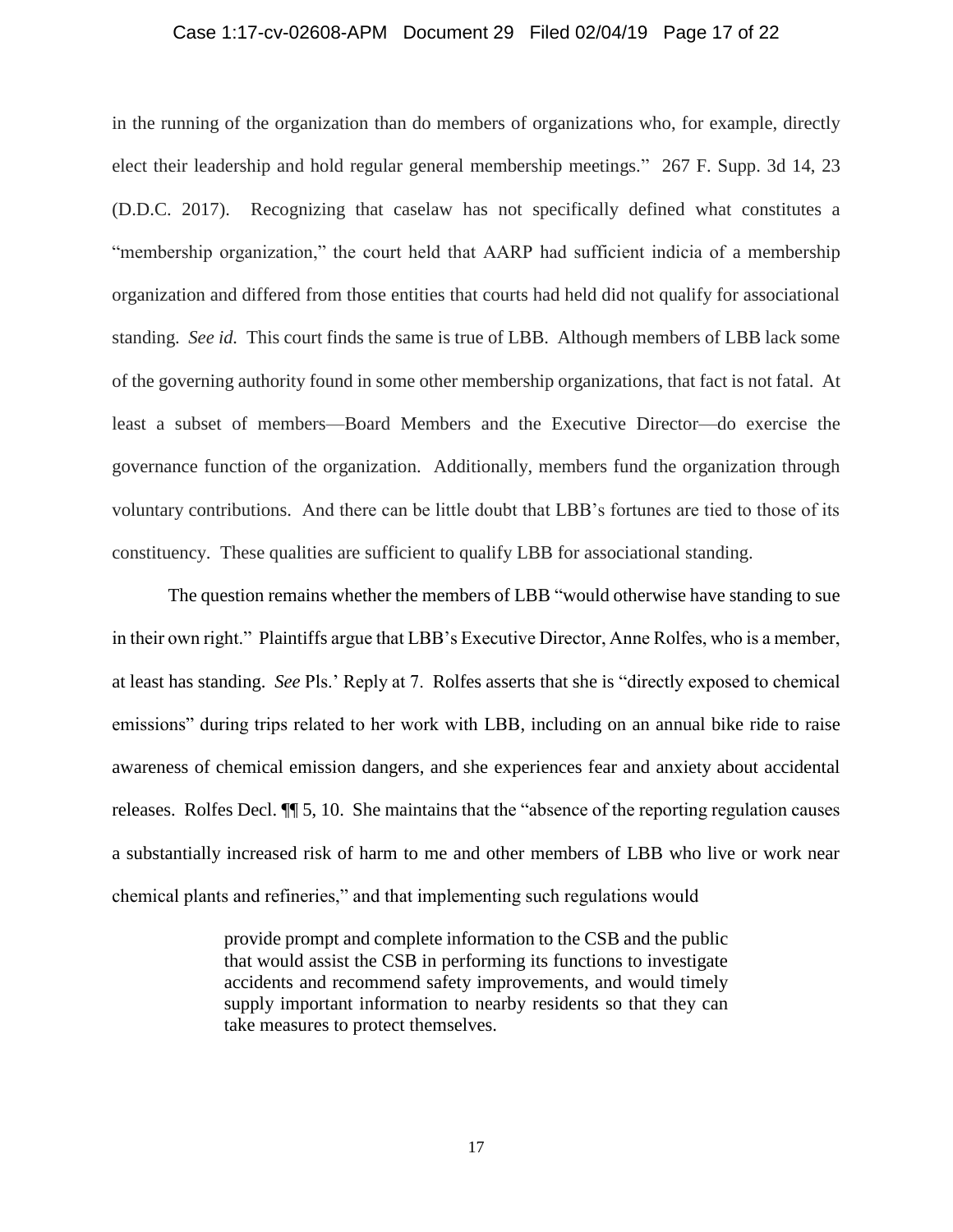#### Case 1:17-cv-02608-APM Document 29 Filed 02/04/19 Page 18 of 22

*Id.*  $\parallel$  11. Rolfes thus claims a "procedural right" to have the CSB promulgate the regulations that Congress mandated. *See Lujan*, 504 U.S. at 572 n.7; *PETA*, 797 F.3d at 1102 (Millet, J., dubitante) (describing the alleged failure to promulgate regulations as a "procedural right"); *cf*. *Kennecott Utah Copper Corp. v. U.S. Dep't of Interior*, 88 F.3d 1191, 1208 (D.C. Cir. 1996) (characterizing the denial of the opportunity to participate in notice and comment as a deprivation of a "procedural right").

It is not enough for a plaintiff to simply assert a deprivation of a procedural right to establish standing. Rather, the plaintiff must claim "some concrete interest that is affected by the deprivation . . ." *Summers v. Earth Island Inst.*, 555 U.S. 488, 496 (2009). If a plaintiff can establish such a concrete injury, then the causation and redressability prongs of standing are relaxed. *See Lujan*, 504 U.S. at 572 n.7 ("The person who has been accorded a procedural right to protect his concrete interests can assert that right without meeting all the normal standards for redressability and immediacy."). A litigant "has standing if there is some possibility that the requested relief will prompt the injury-causing party to reconsider the decision that allegedly harmed the litigant." *Massachusetts v. E.P.A.*, 549 U.S. 497, 518 (2007). She need only show that the risk of harm posed, as here, by the agency's inaction "would be reduced by some extent if [the plaintiff] received the relief they seek." *Id.* at 526.

Here, Rolfes has standing in her own right. First, she has identified two forms of concrete harm: injury to her health from exposure to chemical emissions and a diminished ability to collect information about such emissions to carry out her professional duties to LBB and its constituents. *See Friends of the Earth, Inc. v. Laidlaw Envtl. Servs. (TOC), Inc.*, 528 U.S. 167, 181–83 (2000) (finding that statements from organization members regarding the proximity of their homes or areas of activity to contaminated areas and their aversion to continuing with activities in those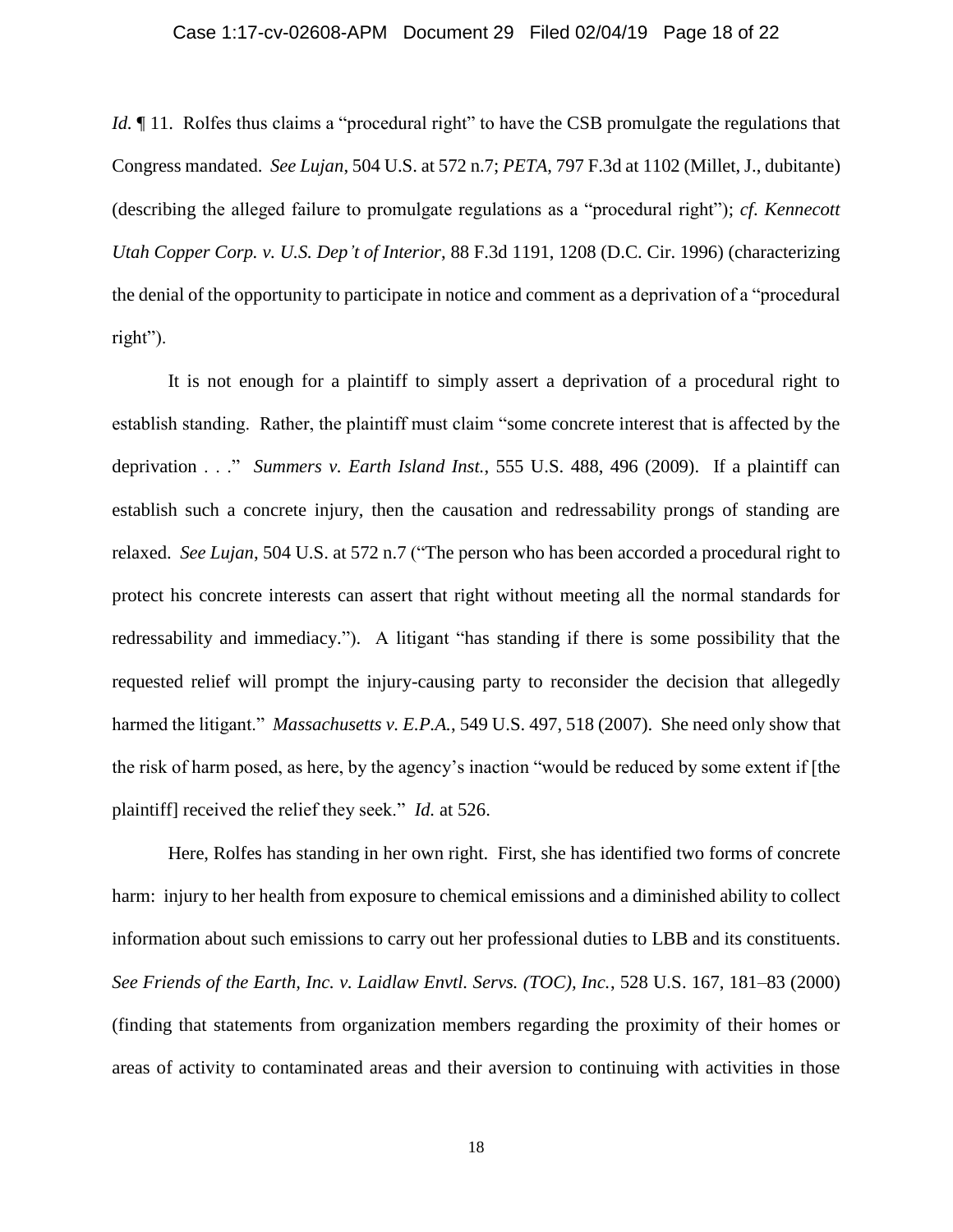#### Case 1:17-cv-02608-APM Document 29 Filed 02/04/19 Page 19 of 22

areas due to contamination "adequately documented injury in fact"). As for causation and redressability, the agency's owns words supply the required connection. During its one and only effort to promulgate the mandatory reporting regulations, the CSB recognized that such a mandate "could help the agency develop better information on chemical incidents occurring in the United States, and help both the agency *and other organizations* to identify issues and trends, and thereby *further the cause of preventing chemical incidents*." Chemical Release Reporting at 30,260 (emphasis added). It also stated that "a reporting rule would also be helpful to the CSB in improving the timeliness, completeness, and accuracy of the information it now collects on chemical incidents." *Id.* Although the CSB now dismisses these statements as "preliminary thoughts" that are not "conclusive," Def.'s Mem. at 16, they suffice at this stage to establish that mandatory-reporting regulations would reduce "to some extent" the health risks that Rolfes (and others) face and would provide her with information needed to educate and advise communities affected by chemical releases. *See also* U.S. GOV'T ACCOUNTABILITY OFFICE, Chemical Safety Board: Improvements in Management and Oversight Are Needed, GAO-08-864R Chemical Safety Board 4, 7 (2008) (observing that the "lack of data-reporting regulations and these data quality problems limit CSB's ability to target its resources, identify trends and patterns in chemical incidents, and prevent future similar accidents").

Accordingly, because its member Rolfes has standing, the court finds that LBB also has associational standing.<sup>2</sup>

 $\overline{\phantom{a}}$ 

<sup>2</sup> Defendant also argues that, even if Ms. Rolfes has individual standing, "that issue is ultimately irrelevant" because "Ms. Rolfes is not an individual plaintiff." Def.'s Reply at 10. For purposes of associational standing, the member need not be a party, and in this case Ms. Rolfes is not necessary to resolve any claim or grant any relief requested.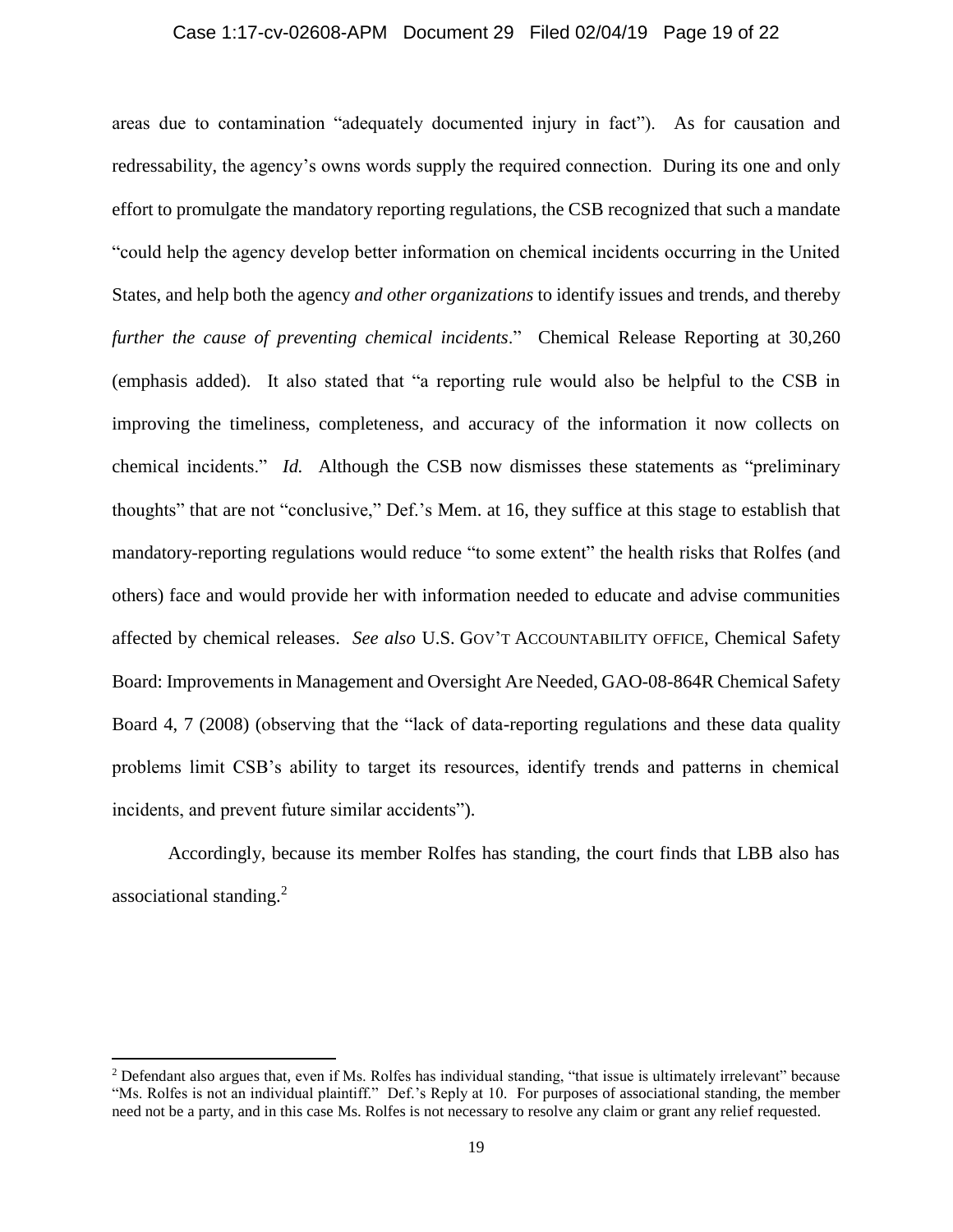#### **B. Agency Action Unlawfully Withheld or Unreasonably Delayed**

The court at last reaches the merits of Plaintiffs' claim. The APA provides that courts "shall compel agency action unlawfully withheld or unreasonably delayed." 5 U.S.C. § 706(1). Plaintiffs assert that the CSB's failure to promulgate accidental release-reporting regulations constitutes both "unlawfully withheld" and "unreasonably delayed" agency action. *See* Compl. ¶¶ 33, 34.

To compel agency action that is "unlawfully withheld," a plaintiff must demonstrate "that an agency failed to take a *discrete* agency action that it is *required to take*." *Norton v. S. Utah Wilderness All.*, 542 U.S. 55, 64 (2004). The Supreme Court has recognized that "a specific statutory command requiring an agency to promulgate regulations by a certain date" qualifies as a "discrete agency action." *Id.* at 71. In this case, although the CSB's enabling act does not require the agency to establish reporting regulations by a date certain, there can be no doubt that the congressional directive to adopt such regulations is a discrete act that the CSB is required to take. In the past, the CSB readily conceded that "a reporting regulation is clearly required by the statute." Chemical Release Reporting at 30,260. It does not contend otherwise now. Accordingly, the court finds in favor of Plaintiffs on their APA claim based on the CSB's unlawful withholding of agency action.

The court also finds that the Board's inaction with regard to reporting regulations has been "unreasonably delayed." The D.C. Circuit has identified multiple factors relevant to deciding whether an agency's delay is unreasonable. *See Telecomms. Research & Action Ctr. v. FCC*, 750 F.2d 70, 79 (D.C. Cir. 1984). But in this case the court need not dwell on those factors, because the D.C. Circuit has *never* held that a delay of the magnitude present here—more than 20 years can be reasonable. To the contrary, the D.C. Circuit has found far less time to constitute an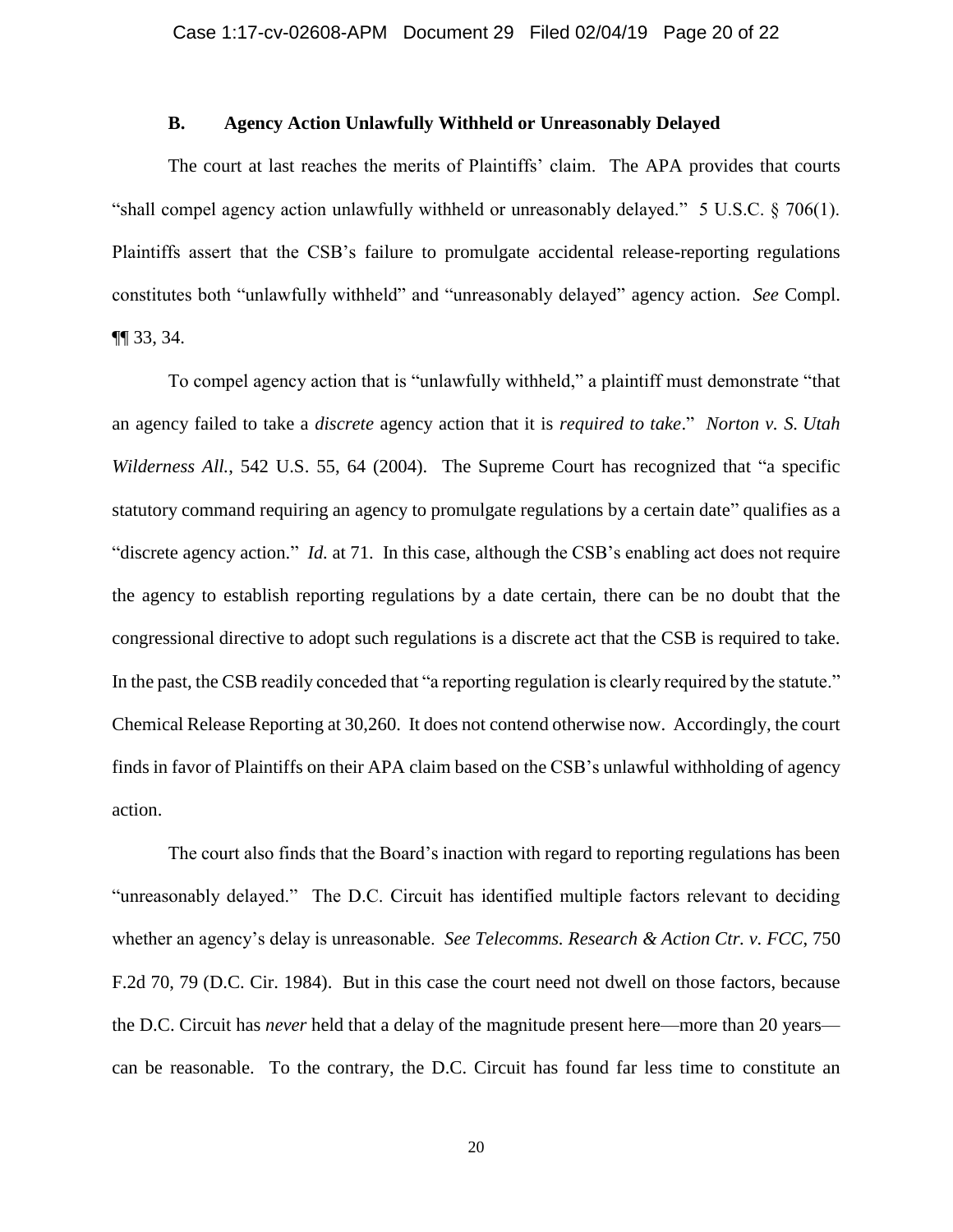#### Case 1:17-cv-02608-APM Document 29 Filed 02/04/19 Page 21 of 22

unreasonable delay. For example, in *In re American Rivers & Idaho Rivers United*, the court stated that "a reasonable time for agency action is typically counted in weeks or months, not years," and found that a six-year delay in responding to a rulemaking petition was unreasonable. 372 F.3d 413, 419 (D.C. Cir. 2004). Similarly, in *Midwest Gas Users Ass'n v. F.E.R.C.*, the court noted "generally that a reasonable time for an agency decision could encompass months, occasionally a year or two, but not several years or a decade,'" and held that four years was unreasonable delay. 833 F.2d 341, 359 (D.C. Cir. 1987) (quoting *MCI Telecomm. Corp. v. FCC*, 627 F.2d 322, 340 (D.C. Cir. 1980)). And, in *Nader v. F.C.C.*, the D.C. Circuit declared that "nine years should be enough time for any agency to decide almost any issue." 520 F.2d 182, 206 (D.C. Cir. 1975). Under this precedent, twenty years of inaction is not merely unreasonable; it is an egregious abdication of a statutory obligation. *Cf. Pub. Citizen Health Research Grp. v. Auchter*, 702 F.2d 1150, 1157 (D.C. Cir. 1983) (stating that delays "are less tolerable when human lives are at stake").

The CSB's only justification for its inaction is that it is "a small agency with very limited resources" that has "prioritized its investigatory activities over [ ] rulemaking." Def.'s Mem at 21. But, if that is the case, the solution to its resource constraints is not to ignore a congressional directive. It is to return to Congress and ask for relief from the statutory requirement.

\* \* \*

Having found the CSB in violation of the APA, the question remains as to the appropriate remedy. *See Cobell v. Norton*, 240 F.3d 1081, 1108 (D.C. Cir. 2001) (stating that "the district court has substantial ability to order that relief which is necessary to cure [an agency's] legal transgressions"). The CSB asks the court to allow it 24 months to sign a final rule. Def.'s Mem at 22. That request is supported with a declaration from the CSB's Executive Director of Investigations and Recommendations, Stephen Klejst. *See* Def.'s Mot., Decl. of Stephen J. Klejst,